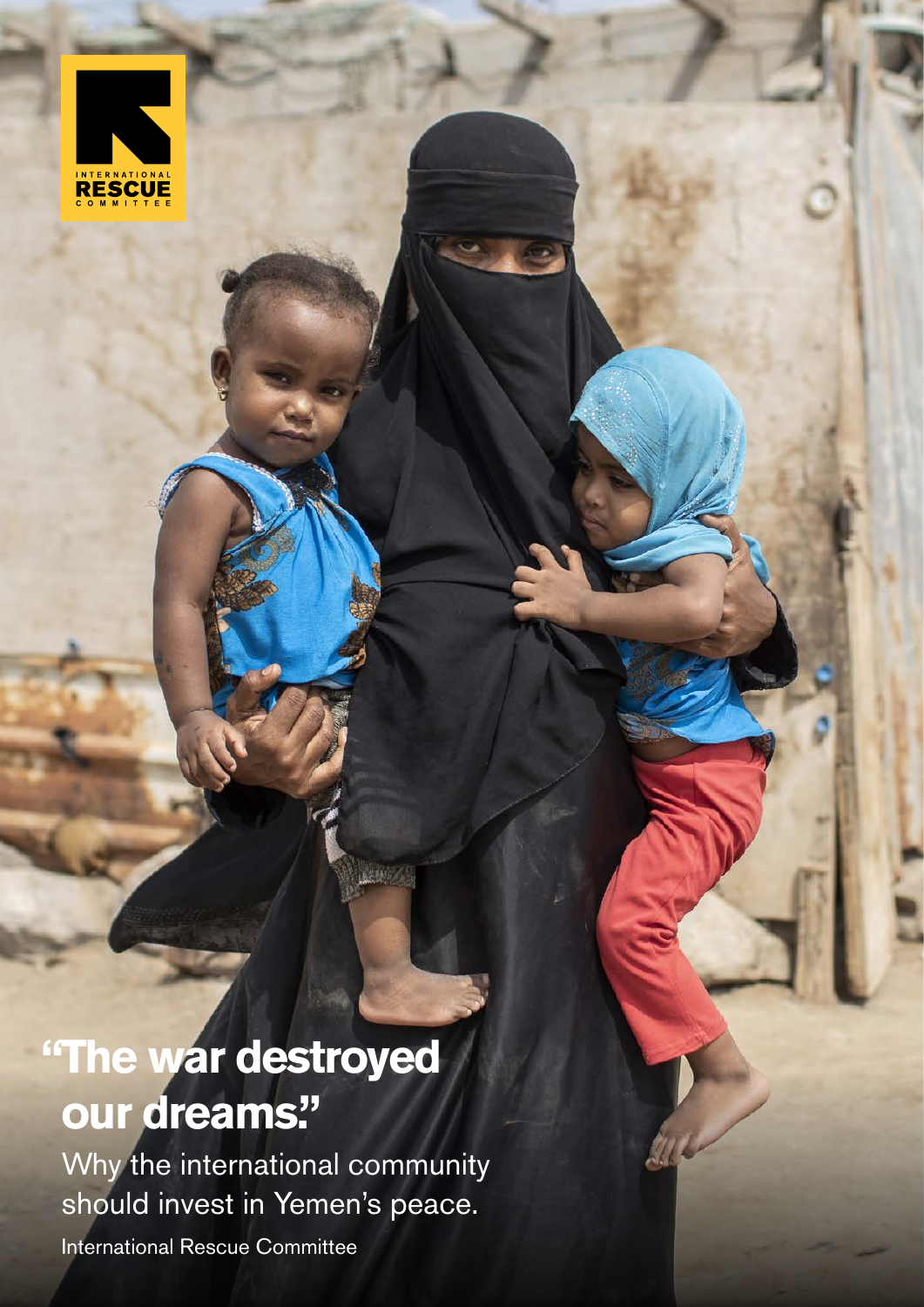#### **Glossary**

| EU          | <b>European Union</b>                                      | <b>STC</b>                       | Southern Transitional Council                                                                               |
|-------------|------------------------------------------------------------|----------------------------------|-------------------------------------------------------------------------------------------------------------|
| <b>GBV</b>  | <b>Gender-Based Violence</b>                               | <b>UAE</b>                       | <b>United Arab Emirates</b>                                                                                 |
| <b>GEE</b>  | <b>Group of Eminent Experts</b>                            | <b>UK</b>                        | <b>United Kingdom</b>                                                                                       |
| <b>IPC</b>  | <b>Integrated Food Security Phase</b><br>Classification    | <b>UN</b>                        | <b>United Nations</b>                                                                                       |
|             |                                                            | <b>UNDP</b>                      | <b>United Nations Development Programme</b>                                                                 |
| <b>IRC</b>  | International Rescue Committee                             | <b>UNFPA</b>                     | <b>United Nations Population Fund</b><br>(formerly United Nations Fund for<br><b>Population Activities)</b> |
| <b>IRG</b>  | <b>Internationally Recognised Government</b><br>(of Yemen) |                                  |                                                                                                             |
| <b>ISIS</b> | <b>Islamic State in Iraq and Syria</b>                     | <b>UNSC</b>                      | <b>United Nations Security Council</b>                                                                      |
| <b>JIAT</b> | Joint Incident Assessment Team                             | <b>UNSCR</b><br>US<br><b>WFP</b> | <b>United Nations Security Council</b><br>Resolution                                                        |
| <b>NGO</b>  | Non-Governmental Organisation                              |                                  |                                                                                                             |
| <b>SAM</b>  | Severe Acute Malnutrition                                  |                                  | <b>United States</b>                                                                                        |
| <b>SELC</b> | Saudi and Emirati-Led Coalition                            |                                  | <b>World Food Programme</b>                                                                                 |

#### Acknowledgements

Written by Marcus Skinner and Laurence Gerhardt, November 2019.

With thanks to Frank Mc Manus, Amanda Catanzano, George Readings, Richard Pyle, Ruth Price, Lucy Keating, Kurt Tjossem and Nazanin Ash.

**Front cover:** A displaced woman stands with her twin daughters Yusra and Yumna outside the house they rent at a settlement for displaced people on the outskirts of Aden, Yemen. *Will Swanson/IRC*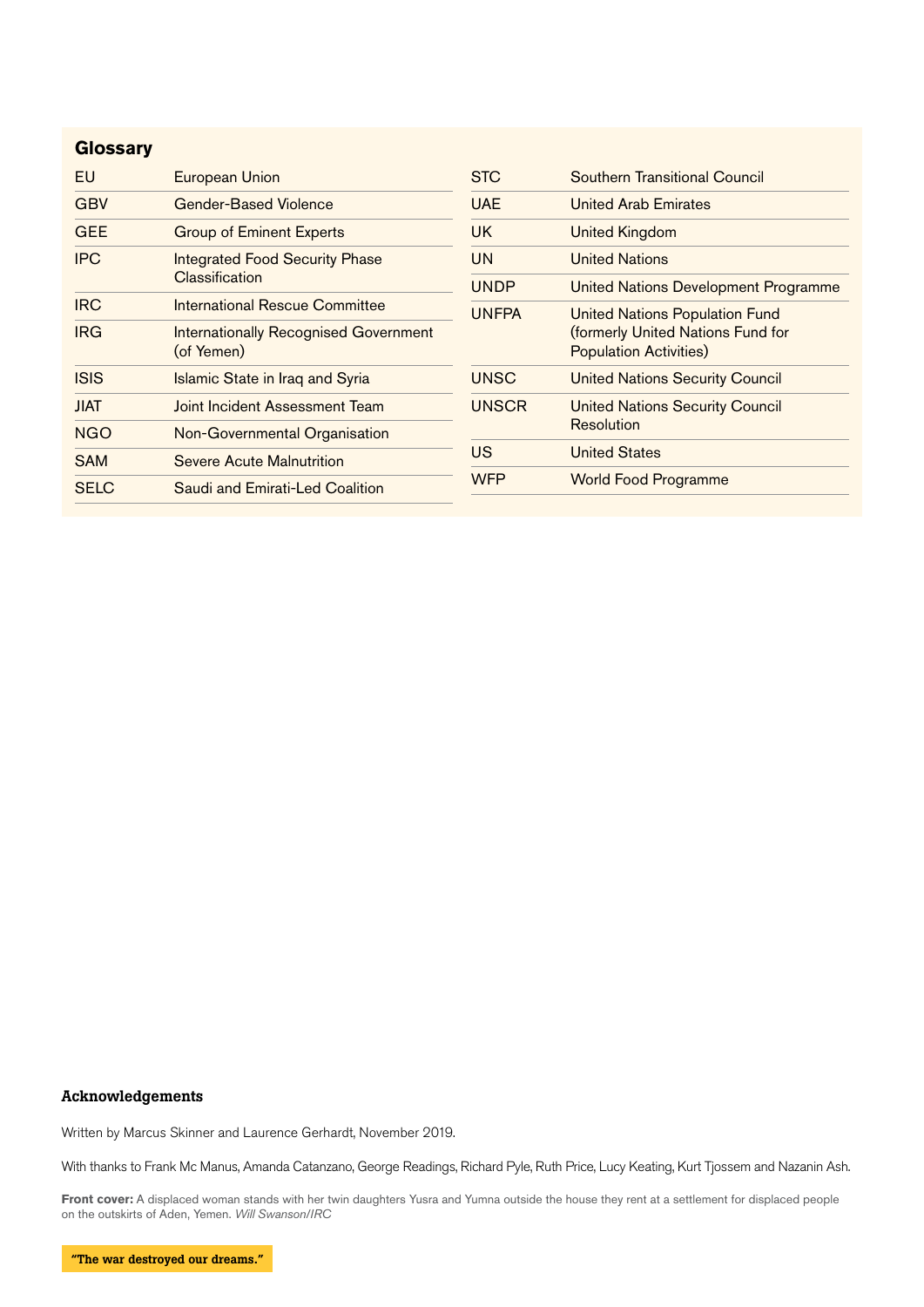### **Executive Summary**

The war in Yemen has turned the country into the world's largest humanitarian crisis. A crisis that is man-made and predictable, and therefore one for which solutions are within reach. For nearly half a decade, the international community has held the country's increasingly vulnerable population back from the brink of catastrophe with lifesaving humanitarian assistance. Aid saves lives, but to address the factors which continue to drive the suffering of Yemeni civilians demands an urgent acceleration of efforts to reduce violence and secure peace.

Recent developments in Yemen suggest a rare window of opportunity has opened. Localised ceasefire proposals, prisoner releases, newly invigorated diplomatic back-channels, and belated progress in implementing aspects of the Stockholm Agreement – the December 2018 deal that brought warring parties together for the first time in two years – are the first signs of life in what had been a stalled peace process. The November 2019 power sharing agreement between the Internationally Recognised Government (IRG) and the Southern Transitional Council (STC) offers hope that political divisions in the south can be remediated and the ground set for more inclusive peace talks. However, success is far from assured.

Yemen is now at a crossroads. International backers of the warring parties, including the UK, US and France have a choice. They can either use their significant diplomatic influence to build on recent developments and kick-start UNled negotiations, bringing all of Yemen's political groups into inclusive nationwide peace talks; or watch as the country's humanitarian needs grow exponentially, trapping Yemeni civilians in a cycle of aid dependence. The UN estimates 500,000 more Yemenis will die if fighting lasts until 2022, including 300,000 from hunger and/or lack of healthcare.<sup>i</sup>

The cost of the failure to act is starkly illustrated by the food security status of the Yemeni population. Yemen is now home to the largest food insecure population in the world. Just one year ago, in December 2018, famine conditions were declared in parts of the country. Today, 80 percent of the population – 24 million people – are in dire need of humanitarian assistance. 16 million people – half the population – are facing severe food shortages<sup>ii</sup> and living on the verge of famine. The cost of malnutrition will be counted for years to come with measurable impacts on the long term physical and mental development of children.<sup>ii</sup> Analysis also suggests that if conflict were to persist, disrupting port operations or cutting off food supply for a prolonged period of time, there is a likelihood that famine conditions would return.<sup>iv</sup>

IRC's analysis shows that levels of child hunger (as represented by levels of Severe Acute Malnutrition – SAM) have declined at a rate of 8 percent between 2017 and 2019. Yet by merely maintaining this rate of decline it will take 20 years to return Yemen to pre-crisis levels of child hunger; levels already amongst the highest in the world.<sup>v</sup> IRC analysis further shows that if the war continues for another five years it will cost the international community as much as \$29 billion in humanitarian funding.

Humanitarian aid can and has saved lives in Yemen, but to reverse these food security trends a cessation in hostilities is essential. 2018 may have been the deadliest year of Yemen's war – but with robust diplomacy by the international community, 2019 could be the last.

This report argues that efforts to resolve the war in Yemen are at a vital inflection point. It demonstrates the catastrophic impact that failing to turn the positive signs for peace into actual commitments will have on Yemenis, using food insecurity and hunger as an illustration of the suffering faced on a daily basis by millions of civilians. It concludes with the following recommendations:

#### **Recommendations:**

- International supporters of the warring parties. including the UK, US and France should use all diplomatic tools to incentivise and/or pressure the parties to launch an immediate nationwide ceasefire and return to inclusive, meaningful peace talks.
- Permanent and elected members of the UN Security Council should be prepared to reinforce the efforts of the UN Special Envoy and use all opportunities to call for peace.
- International donors should maintain pressure on the Ansar Allah (Houthi) authorities and the Internationally Recognised Government to lift all humanitarian access restrictions and ensure all air and seaports are open and fully functional.
- In 2020 and moving forward, international donors including those from the Gulf, should maintain funding levels, deliver on their funding commitments in a timely manner, and continue to channel their contributions through the UN appeal.
- The Internationally Recognised Government, Ansar Allah and international donors, should take steps to address Yemen's economic collapse and support Yemen's future recovery.
- All warring parties, and the international community, should make a clear commitment to the protection of international law, and pursuing accountability for violations of it.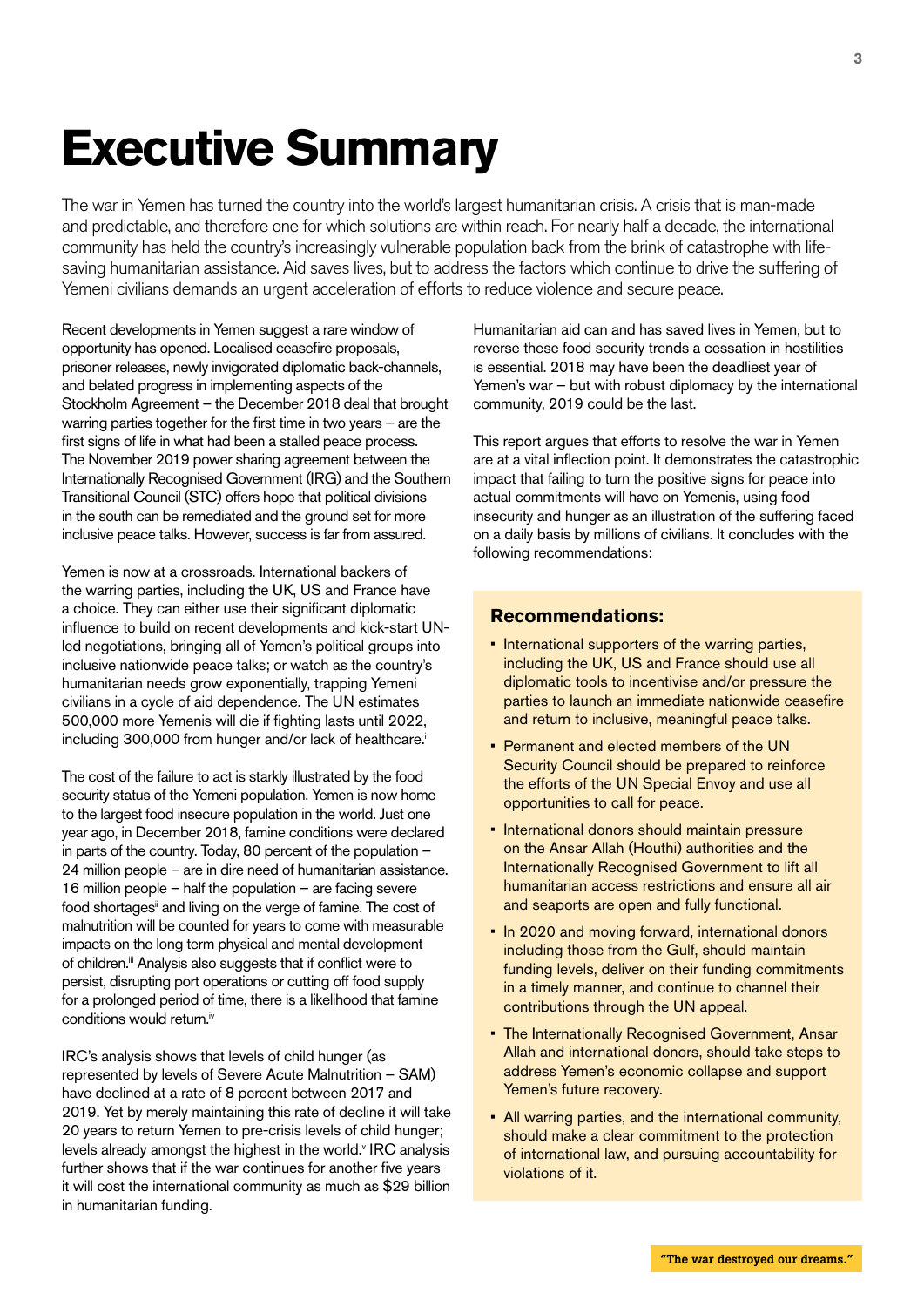# **Current State of the Conflict**

The 2015 decision by the Saudi and Emirati-Led Coalition (SELC) to back President Hadi in Yemen's civil war transformed the conflict into an international crisis with geopolitical ramifications. Nearly half a decade later the conflict has created the world's largest humanitarian crisis and displaced 3 million people,<sup>v</sup> including over 350,000 this year alone.<sup>vii</sup>

Far from cementing Hadi's position, ensuring Saudi and Emirati national security, or diminishing Iranian influence, viii the war has empowered separatist forces, strengthened Iran's regional influence, created new threats to Saudi and Emirati national security as well as the global energy supply,<sup>ix</sup> and left a void of governance filled by terrorist groups including Al Qaeda and ISIS.<sup>x</sup> Today there are around 30 front lines of Yemen's war<sup>xi</sup> and while conflict continues and civilians suffer the impacts of violence, displacement and unimaginable humanitarian need, strategic advances and territorial gains over the past year barely register on the map.

The war in Yemen has been proven to be a strategic failure for the SELC and their international backers, including the US, the UK and France. It is a war to which there is no military solution. Yet the national, regional and international security implications are dwarfed by the suffering that has been unleashed on ordinary Yemenis.

Adeeyah, a mother whose children suffered from acute malnutrition and were provided treatment by the IRC, summed up the horror of the war:

**"We witnessed death, we used to escape the shelling by hiding in the roots of the trees, airstrikes above us and Houthis' rockets in front of us… My children used to get up at night screaming in fear… We were frequently unable to cook food due to the danger of having open gas cylinders during bombardment. I used to dream of having my own house… the war destroyed our dreams and [our] future. Now I only dream of peace and safety."**

Airstrikes by the SELC, artillery fire by both sides, and the use of anti-personnel mines have disproportionately affected civilians in a war characterised by mass civilian  $incidents - attacks that have killed civilians at funerals<sub>xii</sub> on$ school buses,<sup>xiii</sup> at markets, xiv and in hospitals.<sup>xv</sup> Estimates suggest that the conflict's death toll is now over 100,000.<sup>xvi</sup> At least 42 aid workers have been killed to date.<sup>xvii</sup> Although 2019 – especially the second half of the year – has seen a reduction in the number of airstrikes and conflict activity, civilians continue to come under attack. Over 500 homes were hit by explosive weaponry in July 2019 alone. These figures represent a terrifying trend – for civilians, the most likely location to be injured or killed at the end of 2018 was in their own home.<sup>xviii</sup>



**Above:** Adeeyah Abdo Alwan, 39, with her daughter Salaman in the kitchen of her temporary home in the suburb of Enma in Aden, Yemen. *Will Swanson/IRC*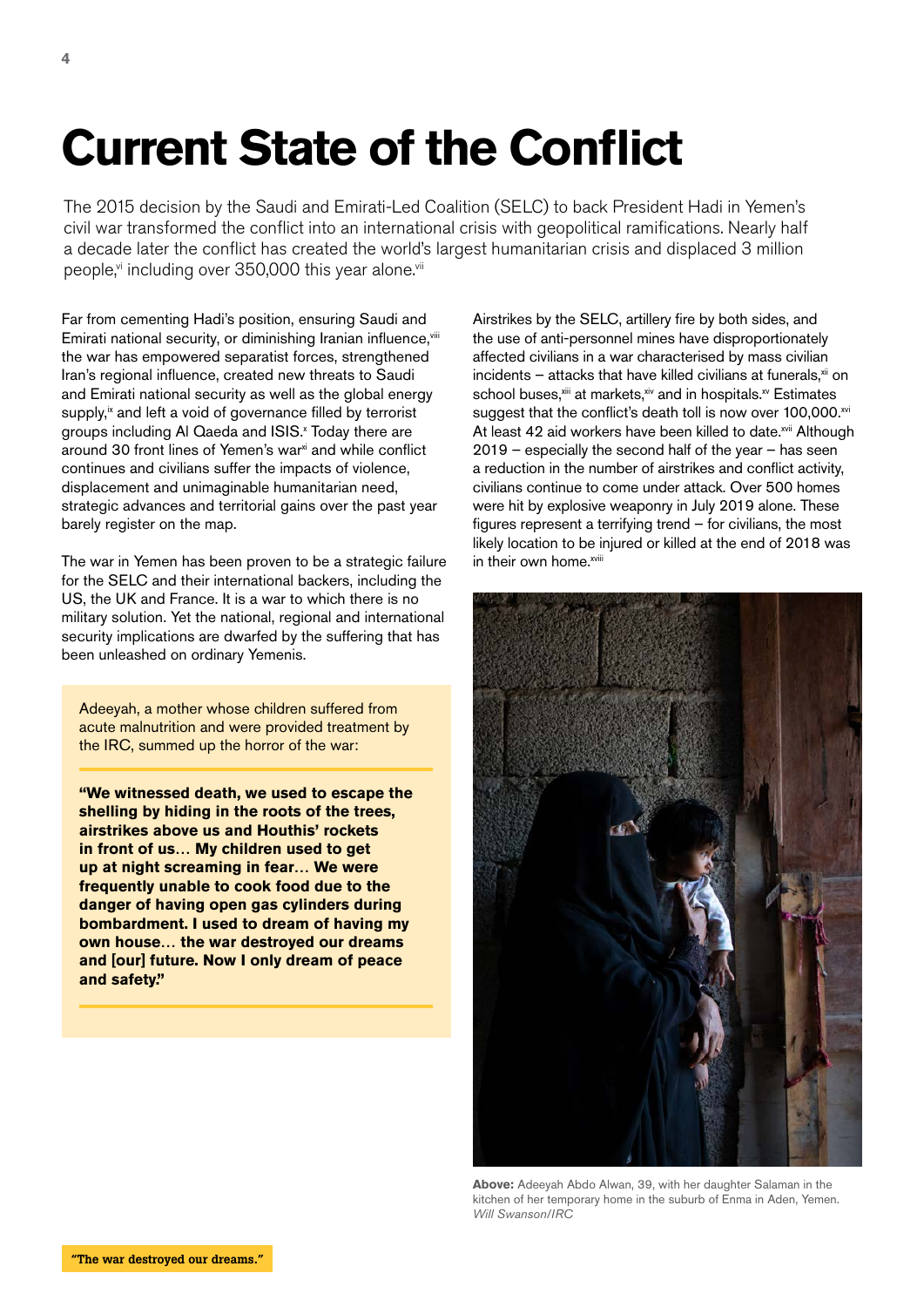# **Building on the Stockholm Agreement**

December 2019 marks one year on from the Stockholm Agreement, the UN-brokered deal that committed warring parties to a halt of hostilities in the vital port city of Hodeidah and redeployment of forces from the wider governorate, and in doing so averted further humanitarian crisis.

The deal also sought to secure prisoner exchanges and de-escalation of the conflict in the city of Taiz in south west Yemen.1 The agreement also established a common framework for dialogue between warring parties. However, implementation of the agreement has allowed for a tactical redeployment of forces by all sides, resulting in more active conflict breaking out on other front lines. Al Dhale'e governorate in central Yemen saw a 208 percent increase in fatalities in the five months following the Stockholm Agreement and the IRC has been forced to suspend or relocate its programming there on at least four occasions due to insecurity.<sup>xix</sup> Sa'ada and Hajjah, both Ansar Allah (Houthi) strongholds in northern Yemen where humanitarian access remains extremely restricted, continued to witness heavy fighting. The Stockholm Agreement has also been used to frustrate efforts to move the peace talks forward, with calls from the IRG in particular for full implementation of all the elements before further talks could begin.

Despite these unintended developments, there are indications of a possible path towards peace. Both Saudi Arabia and the Ansar Allah authorities have made overtures towards de-escalation with suggestions of localised ceasefires by both sides, xx, xxi Ansar Allah have released prisoners, xxii and

recent months have seen reinvigoration of diplomatic backchannels and talks between the two opposing parties.<sup>xxiii</sup> In October 2019, SELC airstrikes also reached the lowest level since 2015 with 83 strikes. The majority (82 percent) hit Sa'ada and Hajjah<sup>xxiv</sup> on the Saudi border, indicating a reduction in offensive operations across Yemen and a greater focus on border security.

The United Arab Emirates (UAE) decision to withdraw troops, announced in July 2019, indicates an Emirati desire to extricate itself from the conflict. As recently as November 2019, the UAE's Foreign Minister Anwar Gargash said Ansar Allah "have a role in [Yemen's] future."xxv Finally, a power-sharing agreement reached between the Internationally Recognised Government (IRG) and the Southern Transitional Council (STC) addresses a key split within the anti-Ansar Allah alliance, and while imperfect, the deal should help stabilise southern Yemen, and creates the possibility of more inclusive peace talks by including representatives of the STC in the IRG's peace talk delegation. It is now vital that robust diplomacy and international support focuses on ensuring the agreement delivers on its potential to secure new, ambitious nationwide talks.



**Above:** A young Yemeni girl at a mobile clinic operated by the IRC on the outskirts of Aden, Yemen. *Will Swanson/IRC*

1The Stockholm deal proposed agreements on the exchange of prisoners, a truce in the vital port city of Hodeidah, the establishment of humanitarian corridors in Taiz, and a handover of the three Red Sea ports (Hodeidah, Al-Salif, and Ras Isa) to the United Nations Verification and Inspection Mechanism for Yemen (UNVIM).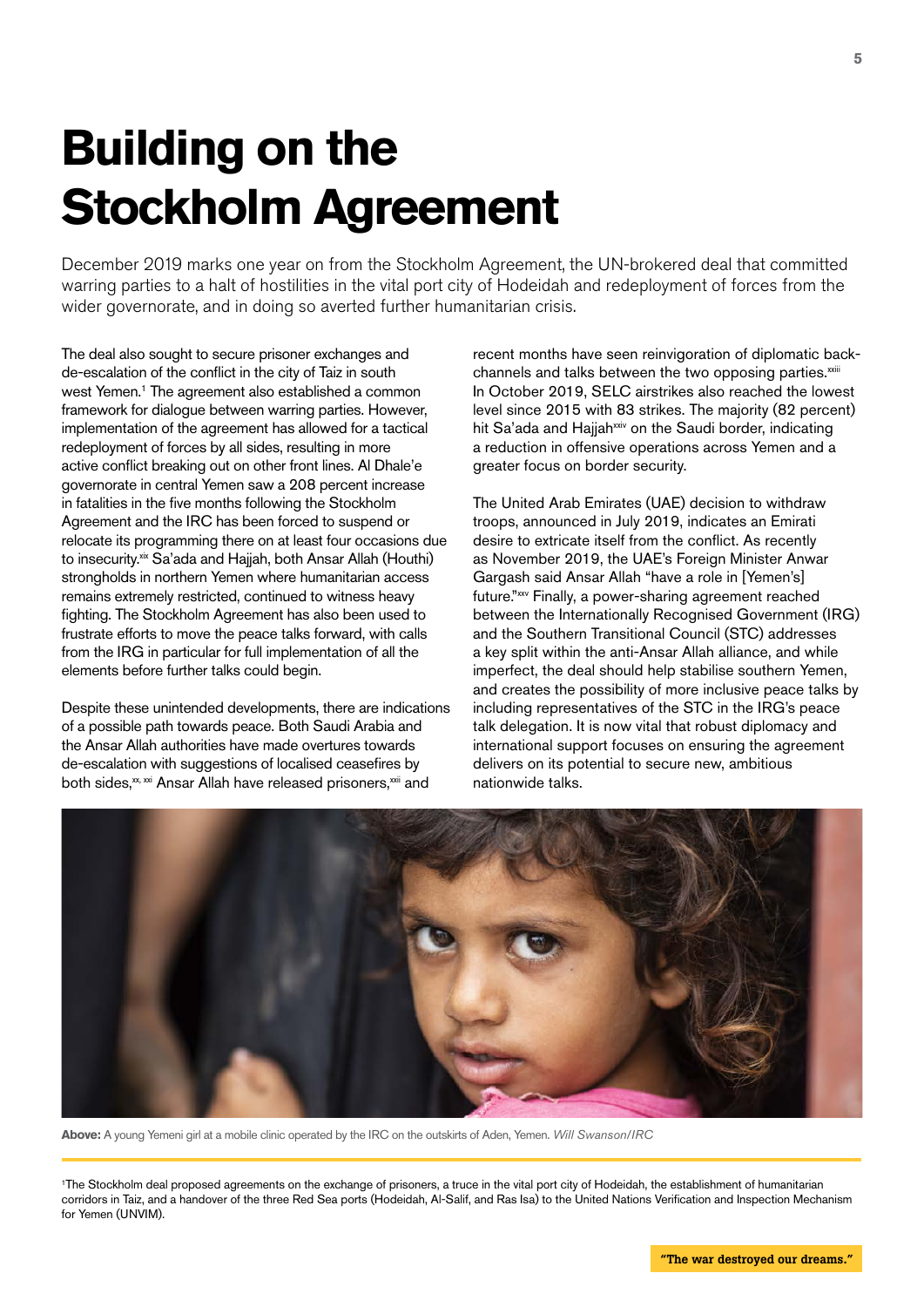# **Spiralling Humanitarian Needs and Declining Funding**

Yemen holds the unenviable title of the world's largest humanitarian emergency, and as 2020 approaches the crisis has broken another record: over 14 million people are now in acute need of humanitarian assistance, xxvi nearly half of the country's population. Millions more Yemenis are suffering from the mental trauma and stress of living through years of war with wide ranging impacts on physical health, education, increased risks of domestic violence, and their ability to work.

The humanitarian crisis in Yemen is man-made – a direct consequence of nearly 5 years of conflict that has destroyed Yemen's infrastructure, derailed its already-fragile economy and upended its agricultural capacity. Airstrikes and shelling have left only half of the country's hospitals still functioning.<sup>xxvii</sup> Yemen's economy has shrunk by 50 percent.<sup>xxviii</sup>

The international community has generously supported the humanitarian response, investing a total of \$8.3 billion into successive humanitarian appeals, delivering life-saving healthcare and nutritional support, food aid, and water to millions of Yemenis. In 2018, the same year famine conditions



Above: A young student at a home on the outskirts of Aden, Yemen. *Will* **plumbs new depths.** *Swanson/IRC*

were declared, Saudi Arabia and the United Arab Emirates (UAE) – the two states responsible for airstrikes in the conflict – allocated \$930 million in non-earmarked grants, allowing the UN to significantly scale up in all sectors, delivering major improvements in malnutrition and cholera response. Additional funding from donors including the US, UK, and EU made the humanitarian appeal the best funded globally (80.7 percent) and meant that the numbers of people affected by famine were not higher. Yet despite these efforts, the impact of years of war is leading to ever increasing humanitarian needs.

In 2019 the humanitarian appeal requirement rose further still to a staggering \$4bn: the largest appeal in history. IRC analysis suggests that if the war continues for another five years it will cost the international community as much as \$29 billion in humanitarian funding.<sup>2</sup> Yet worryingly there is reason to believe that 2018 may have been a high watermark and that financing will not keep pace with the growing needs in Yemen.

For much of 2019 UN agencies have had difficulty raising the funding required for the Humanitarian Response Plan. Many major donors did not fulfil their pledges until well into the third quarter of 2019, meaning some programmes were forced to close – keeping aid from Yemenis who desperately need it. Injections of financing by Saudi Arabia, the UAE, UK, US, EU and others late in the year boosted the level of funding for the appeal from 45 percent to 65 percent, allowing programmes including support for food aid and malnutrition treatment centres to re-open.

However, as strategic interests in Yemen begin to shift (as reflected in the UAE's drawdown of military forces) and the crisis becomes protracted, the risk of donor fatigue along with the trend of late and reduced funding from Gulf partners becomes a major concern for the ability of operational partners to maintain essential service delivery. In response, international donors will increasingly have to step in to fill in the gaps – or watch as the crisis in Yemen

2 IRC cost projection analysis based on Yemen Humanitarian Response Plan fund data from 2015 - 2019, including provisional requirements for 2020. Data retrieved from: https://fts.unocha.org/countries/248/summary/2019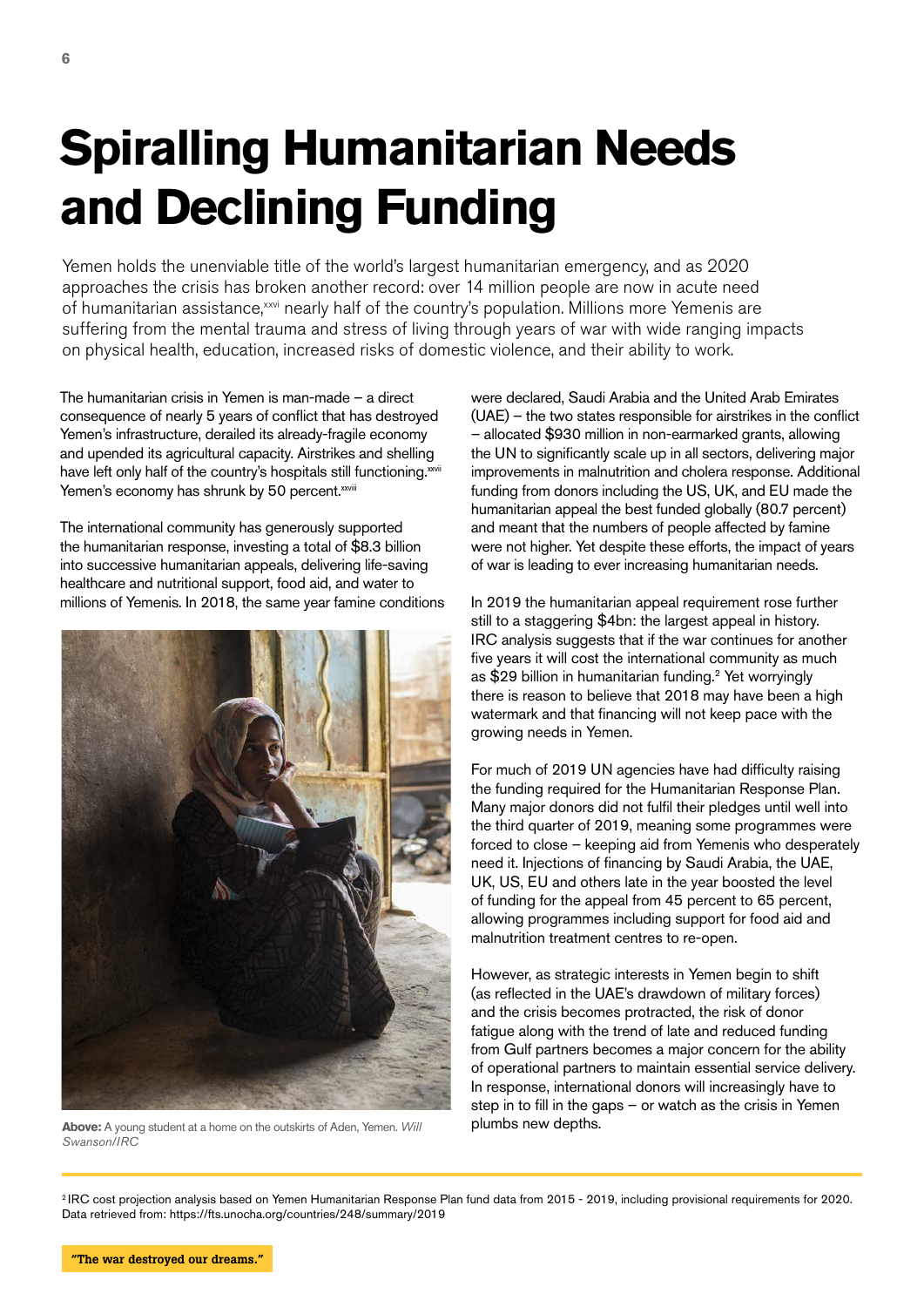### **Food Insecurity in Yemen**

As one of the world's poorest countries, Yemen faced food security challenges prior to the current crisis. Pre-2015, approximately a quarter of Yemen's food was produced domestically and the rest imported, leaving Yemenis vulnerable to price rises. At this time an estimated 160,000 children under 5 years old suffered from Severe Acute Malnutrition (SAM)<sup>xxix</sup> – the most extreme form of undernutrition, images of which have come to characterise the human suffering caused by the Yemen war.

The UN Development Programme (UNDP) has warned that even if the war ended this year, 14 percent of children under 5 years old and 17 percent of the wider population will be left suffering from malnutrition.<sup>xx</sup> Today, conflict and mass displacement have devastated local food production, reinforcing reliance on imported food and food aid. At the same time Yemen has witnessed a drastic reduction in imports, combined with the collapse of the national economy (trends discussed in the next section) resulting in rapidly rising prices. Wheat flour, oil, red beans and onions – the most commonly consumed foods in Yemen – have risen to over twice pre-war costs while salaries have stagnated, thereby making food unaffordable for much of Yemeni society.<sup>xxxi</sup> Fulla, a mother of two young girls diagnosed with Severe Acute Malnutrition, told the IRC, "We used to have different kinds of food and vegetables. On Fridays we used to have meat or chicken. But here we cannot afford for meat or chicken, we only eat cooked lentils".

The World Food Programme (WFP) aims to feed 12 million of the most vulnerable Yemenis every month.<sup>xxxii</sup> A full monthly household ration from WFP consists of: 75kg of flour; 10kg of pulses; 2.5kg of sugar; 200g of salt and 7 litres of cooking oil. The average family in Yemen has seven members meaning each member will receive just 300g of flour and 40g of pulses a day. Without access to additional sources of food Yemenis are forced into difficult decisions to feed their families: skipping meals, limiting portions, and selling assets. Today, more than half of all families in Yemen are forced into debt just to buy food.<sup>xxiii</sup> Limited humanitarian funding in Yemen has also meant that for periods of 2019 households were only receiving half the WFP ration meaning limited resources were stretched even further.



**Above:** Displaced woman Nabiha Ahmed Thabit, 35, shares a meal with her family at their home in the suburb of Bir Ahmed on the outskirts of Aden, Yemen. *Will Swanson/IRC*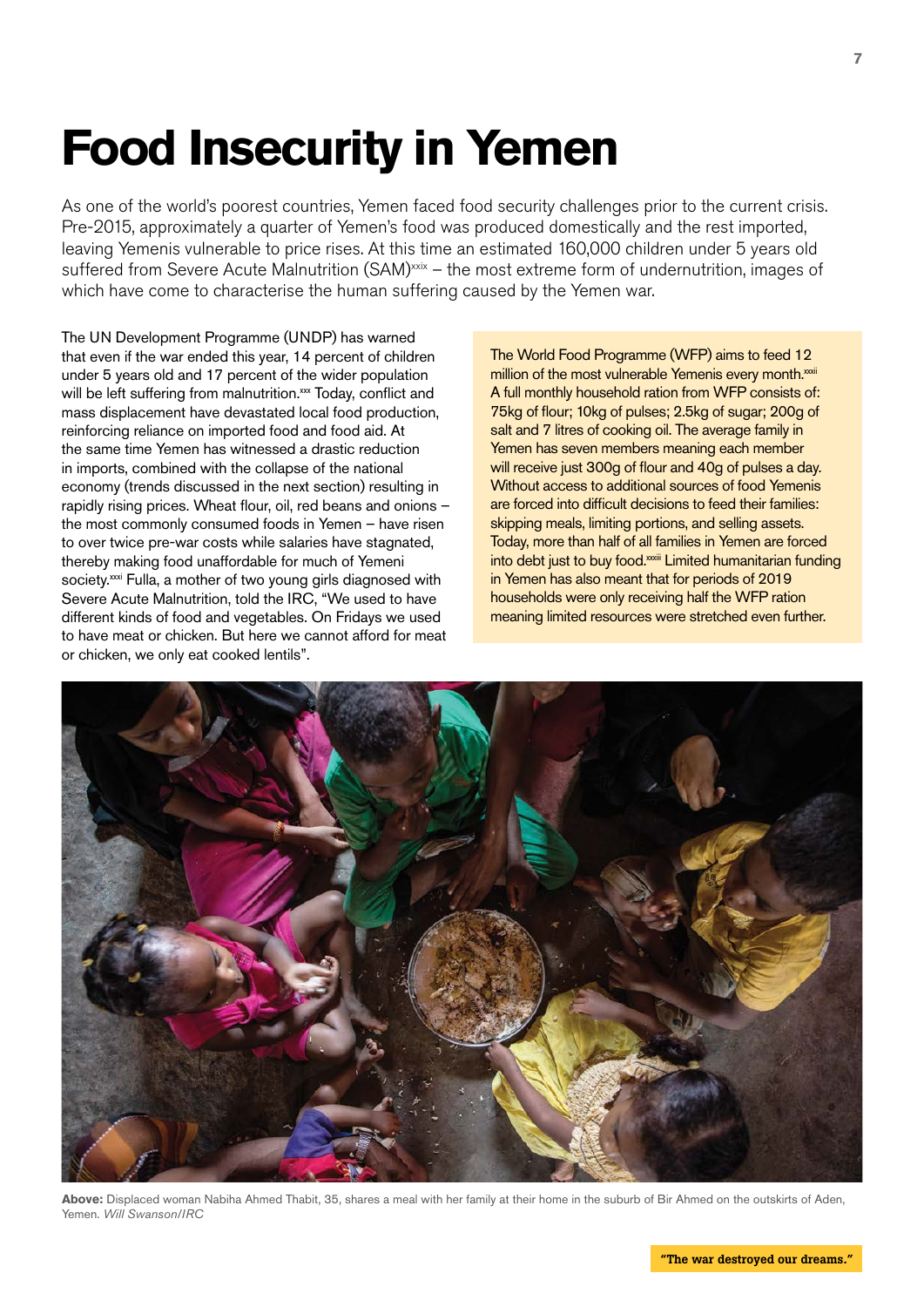

**8**



**Above:** Displaced woman Nabiha Ahmed Thabit, 35, with her son Hashim, 1, at an IRC mobile clinic operating in the suburb of Bir Ahmed on the outskirts of Aden, Yemen. *Will Swanson/IRC*

In 2018, the Integrated Food Security Phase Classification (IPC)3 found parts of Yemen had fallen into famine conditions (IPC 5).<sup>xxxiv</sup> For those suffering the impacts of food insecurity, humanitarian assistance has saved lives. In 2018 the IPC team reported that without humanitarian food aid, 67 percent of Yemen's population would be in need of urgent assistance, while nearly a quarter of a million would be living under famine conditions (compared to the 63,500 found through their assessments).<sup>xxv</sup> In 2019, the number of people who received food assistance increased by nearly 50 percent compared to  $2018^{\text{xxxi}}$  – a record 12.4 million people were reached with urgent food aid in August alone.<sup>xxxvii</sup> Yet, recent expert analysis starkly demonstrates the continuing vulnerability of the Yemeni population. Any escalation in conflict or reduction in food imports will produce an entirely predictable outcome: further famine.xxxviii

Haifaa, a displaced mother of six living in Aden, explained what led her to seek assistance from an IRC mobile nutrition clinic: "Price increases because of the war make it very difficult for me to secure basic commodities for my children… I realised my children were getting sick because they didn't get enough food." Over the past year, the IRC has treated over 150,000 children for malnutrition. The immense effort of humanitarian partners to deliver food aid, livelihoods interventions, and nutrition programming to millions of Yemenis have also been effective at reducing the number of children under 5 years old requiring urgent care for SAM, with levels declining by 8 percent between 2017 and 2019.<sup>4</sup>

However, by merely maintaining this rate of decline it will take twenty years – until 2039 – for the number of children suffering from SAM to return to pre-conflict levels, which were amongst the highest in the region. A de-escalation in conflict however, offers an alternative – one that sets Yemen on a road to stability and allows Yemenis to reduce their dependence on aid.

Fulla is a mother of twin girls, Yusra and Yumna, who were treated on the outskirts of Aden by Aisha, a nurse working with the IRC's mobile health team.

**Yusra and Yumna were less than a year old when they began showing signs of severe malnutrition, but Fulla couldn't afford to bring them to the hospital. Having recently been displaced from Taiz, Fulla and her husband had no job or income. They came to the IRC's mobile health clinic where they met Aisha who examined the twins. After a month and a half of nutrition treatment by IRC's team, the twins began to recover. Aisha continued to support Fulla and the girls, and one year later Yusra and Yumna took their first steps. Fulla still dreams of showing the girls their home in Taiz.**

4 IRC analysis based on levels of SAM reported in UNICEF's Yemen monthly situation reports from August 2017 to August 2019. UNICEF's reports found here: https://www.unicef.org/appeals/yemen\_sitreps.html

<sup>&</sup>lt;sup>3</sup> The Integrated Food Security Phase Classification (IPC) is an innovative multi-partner initiative for improving food security and nutrition analysis and decision-making. By using the IPC classification and analytical approach, Governments, UN Agencies, NGOs, civil society and other relevant actors, work together to determine the severity and magnitude of acute and chronic food insecurity, and acute malnutrition situations in a country, according to internationally-recognised scientific standards.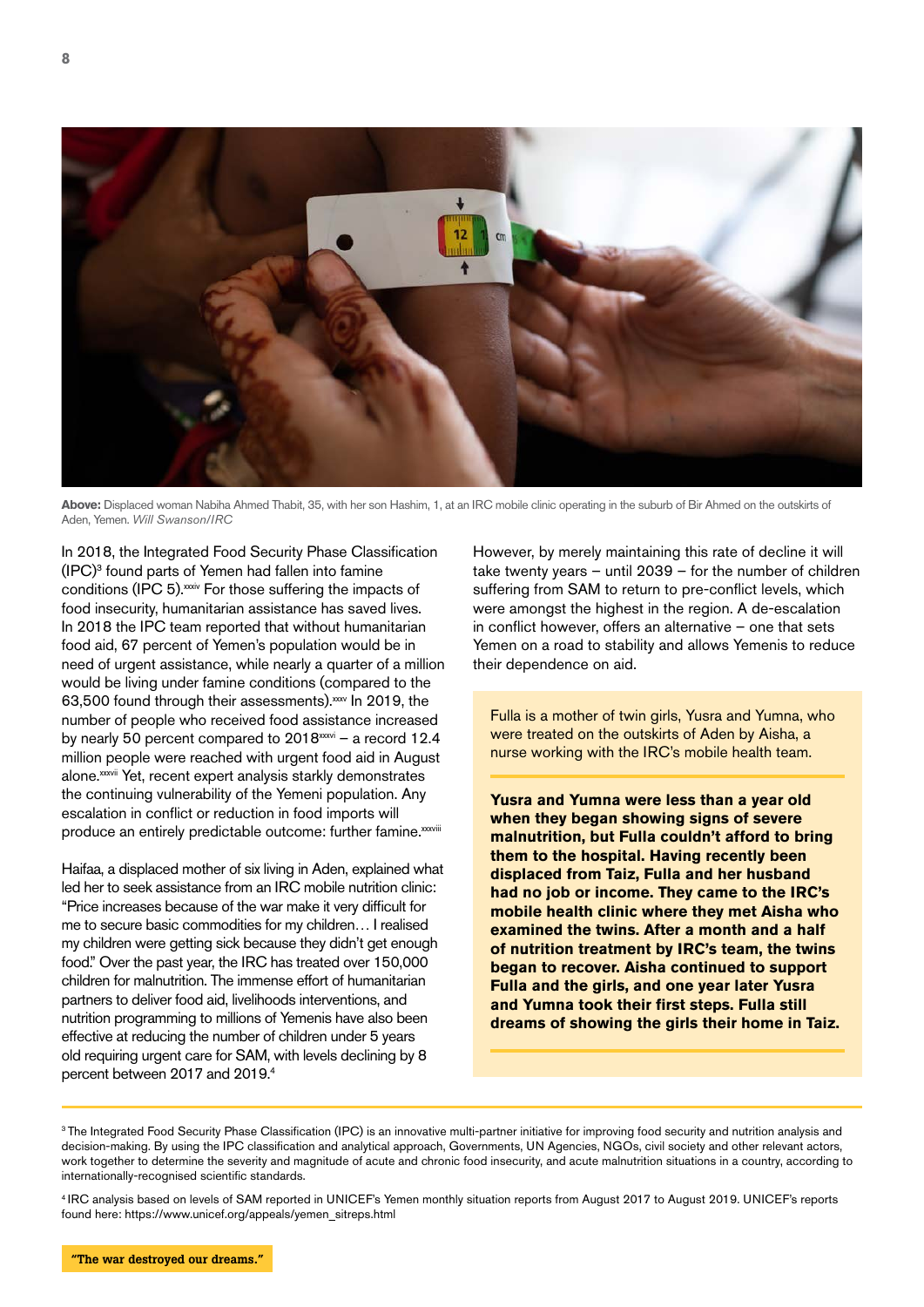# **The Impact of Food Insecurity on Women and Girls**

Women and girls have been disproportionately affected by the war in Yemen, including by some of the worst effects of the food crisis. 1.1 million pregnant or lactating women suffered from acute malnourishment in 2018.<sup>xxxix</sup> Evidence from humanitarian crises globally shows that when food is scarce, women often sacrifice their own meals to allow other family members to eat, further increasing the risks they face. Women and children also account for roughly 75 percent of those displaced in Yemen.<sup>xl</sup> Amongst this group, female headed households are at some of the greatest risk of food insecurity – they have lower monthly incomes and because they have no male presence in the family are increasingly forced to take on non-traditional roles outside the home that expose them to the risk of violence, in risks that have been intensified by the war. In November 2017, the UN reported that incidents of gender-based violence (GBV) increased by over 63 percent since before the conflict.<sup>xlii</sup>

Freedom from violence is essential for women and girls to live full and healthy lives. GBV stops women and girls' immediate needs from being met and prevents them from reaching their potential. This reality is clearly illustrated in Yemen where even women with a male in the family are increasingly cut off from essential services. Staff from Al Hakim, a Yemeni women's organisation, told the IRC "… movement restrictions were part of [women's] reality but it is now exacerbated as men want to protect women from the risks of gender based violence at checkpoints in order to preserve their honour". xliii

The desperation created by the crisis is also contributing to rising numbers of child marriages. More than two thirds of girls are married before the age of 18, compared to 50 percent before the crisis began. xliv Child marriage is often

a coping mechanism for families because they believe a husband's family can offer better protection or because it can raise dowry payments to cope with conflict-related hardship.<sup>xlv</sup> Yet, the risks of child, early or forced marriage are well established: these women and girls have children earlier and more frequently, and face higher risks of pregnancyrelated injuries and death in childbirth.<sup>xlvi</sup>

Despite the serious and potentially life-threatening consequences of GBV, and poor health service access for women, these sectors suffered major funding shortfalls. As funding levels declined in Sept 2019, United Nations Population Fund (UNFPA) warned "Over 1 million Yemeni women need funds now, or they will lose access to lifesaving reproductive health services, putting their lives and those of their babies at risk.xlvii"



**Above:** Displaced woman Fulla Muqbel Mohammed Ahmed sits with her twin daughters Yusra and Yumna inside the house they rent at a settlement for displaced people on the outskirts of Aden, Yemen on Tuesday, January 8, 2019. *Will Swanson/IRC*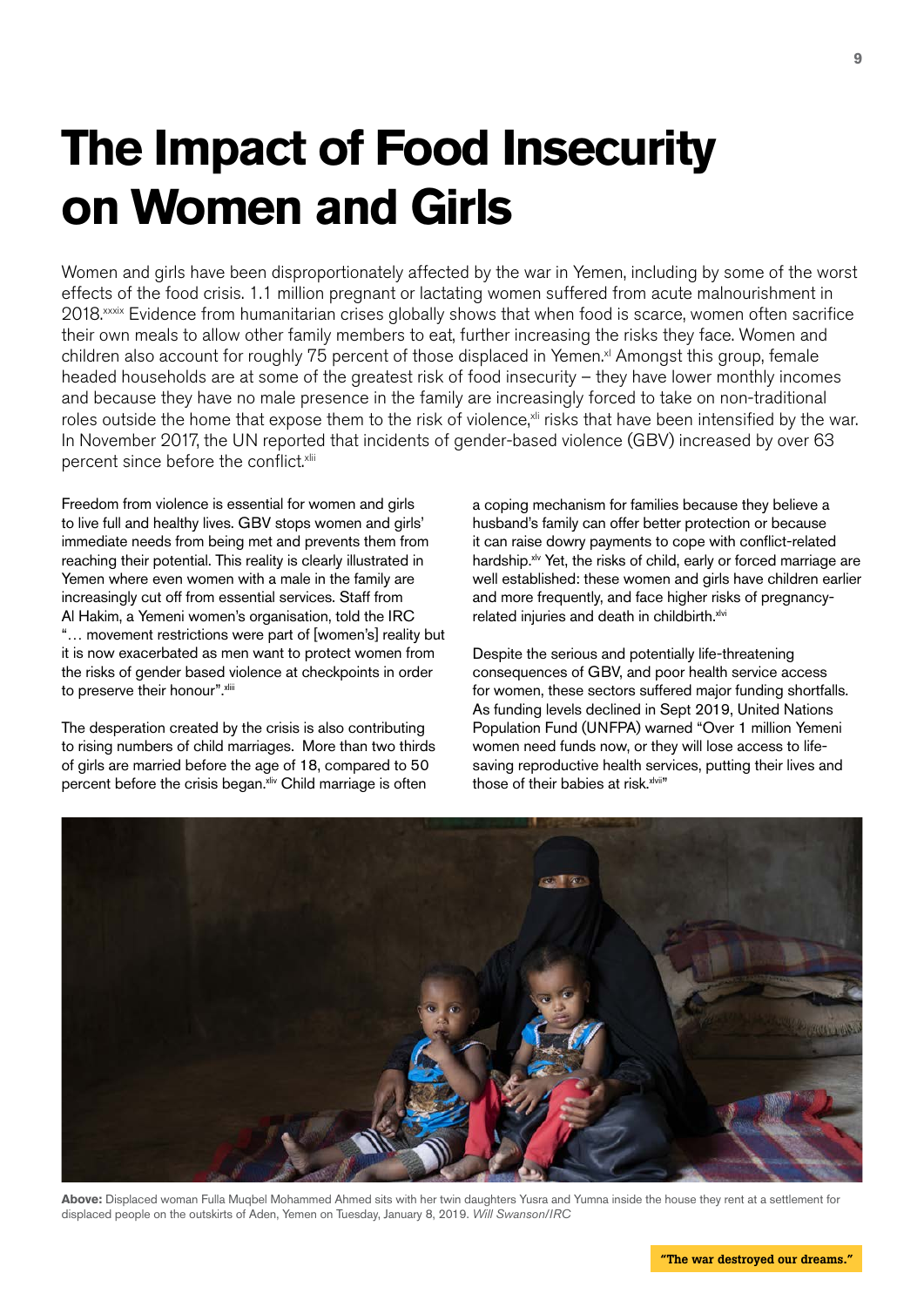## **The Drivers of Food Insecurity**

Humanitarian needs in Yemen continue to rise. To understand why, it is critical to understand the drivers of food insecurity in Yemen.

**The conduct of war:** International law requires all conflict parties (state and non-state) to distinguish between civilian objects (including those related to food production such as agricultural land, crops, livestock and irrigation) and military objectives.<sup>xlviii</sup> Yet destruction of civilian infrastructure, including that associated with food production and distribution, is one of the most visible effects of Yemen's war.

International reports suggest that airstrikes have struck markets, road infrastructure, and fishing boats (a key employment sector in Yemen). xlix The latest report of the UN Human Rights Council enacted Group of Eminent Experts (GEE) notes: "Coalition air strikes destroyed farmlands, water facilities, essential port infrastructure and medical facilities. The Houthis planted landmines on farmland and used hospitals for military purposes." Since December 2017, 397 landmine-related civilian casualties have been recorded.<sup>ii</sup> De-miners in Yemen report that it may now be the most mined nation since World War II,<sup>ii</sup> with severe long-term implications for food production as well as the safety and security of Yemeni civilians.

For families like Nabiha's, an IRC client from Taiz, the fear of mines in the local area has restricted the amount of space on which they can raise their sheep – and the value of sheep is so low, they are left with only enough money to buy sugar and flour.

In armed conflict, international law further prohibits the use of starvation as a war tactic.<sup>[iii</sup> While there is no evidence of intentional siege and starvation tactics, the war in Yemen has made it impossible for millions of people to produce food or earn the money they need to buy what limited food is available to them. It is important to understand, therefore, that the prohibition on starvation as a tactic of war is violated not only when a lack of food or denial of access to it causes death, but also when the population is caused to suffer hunger because of deprivation of food sources.<sup>liv</sup> The potential violations of Yemenis' rights to food are further illuminated by the GEE report which notes: "The Government of Yemen and the de facto authorities have deprived civilians from fundamental rights, notably the right to work, the right to an adequate standard of living, and the right to food and education."lv

**Economic collapse and unemployment:** The war in Yemen is estimated to have set the country back 21 years in its development.<sup>M</sup> Half a million jobs have been lost. The fishing and agricultural sectors, which employed nearly 70 percent of the workforce, have shrunk by a third.<sup>Ivii</sup>

Today an estimated 80 percent of Yemenis live in poverty, a one-third increase since the conflict began<sup>lviii</sup> making Yemenis increasingly dependent on aid and remittances.<sup>lix</sup>

Ebtihal Ghanem, who now works for IRC, gave his experience of Yemen's economic collapse:

**"As a result of the displacement, my family spent all its savings to meet its basic needs and to rent a house to settle in… After the conflict in Aden, we found ourselves swamped in debt. There [were] no work opportunities and no source of income. We returned back home, we tried to begin from scratch, but it became more and more difficult for my family to fix the house and secure a source of income to pay the debt off, which increased daily due to the inflation rate."** 

Historically, the civil service was a major economic driver and a source of employment for over 1.2 million people and their 7 million dependents $k -$  amounting to approximately 28 percent of the country's population. Since 2015 the collapse of state finances has seen these civil servants unpaid for years. Non-payment of salaries on this scale affects the entire country, with the reduction in income causing a reduction in spending, and ultimately a stagnation of the economy. Salary and pension payments slowly resumed in early 2017 – albeit erratically. Ongoing efforts by the Yemeni government to pay a subset of government salaries have yet to achieve success and continue to be largely dependent on foreign transfers with the scope for consistent future payments unclear.

Such trends are further compounded by the collapse of Yemen's economy and the absence of foreign exchange, in large part due to the reduction in oil exports.<sup>ki kii</sup> The implications can be seen in the skyrocketing prices of basic goods and the rapid devaluation of the Yemeni Rial (which is currently fluctuating between 540 – 575 Rial to the dollar<sup>lxiii</sup> – roughly double the rate when conflict escalated five years ago), serving to further push the price of food and essential goods beyond the reach of ordinary citizens. Mariam, a 20-year-old mother who fled airstrikes in Hodeida and settled in Aden, told the IRC that "prices increased [so much] that we cannot afford a can of milk for our baby".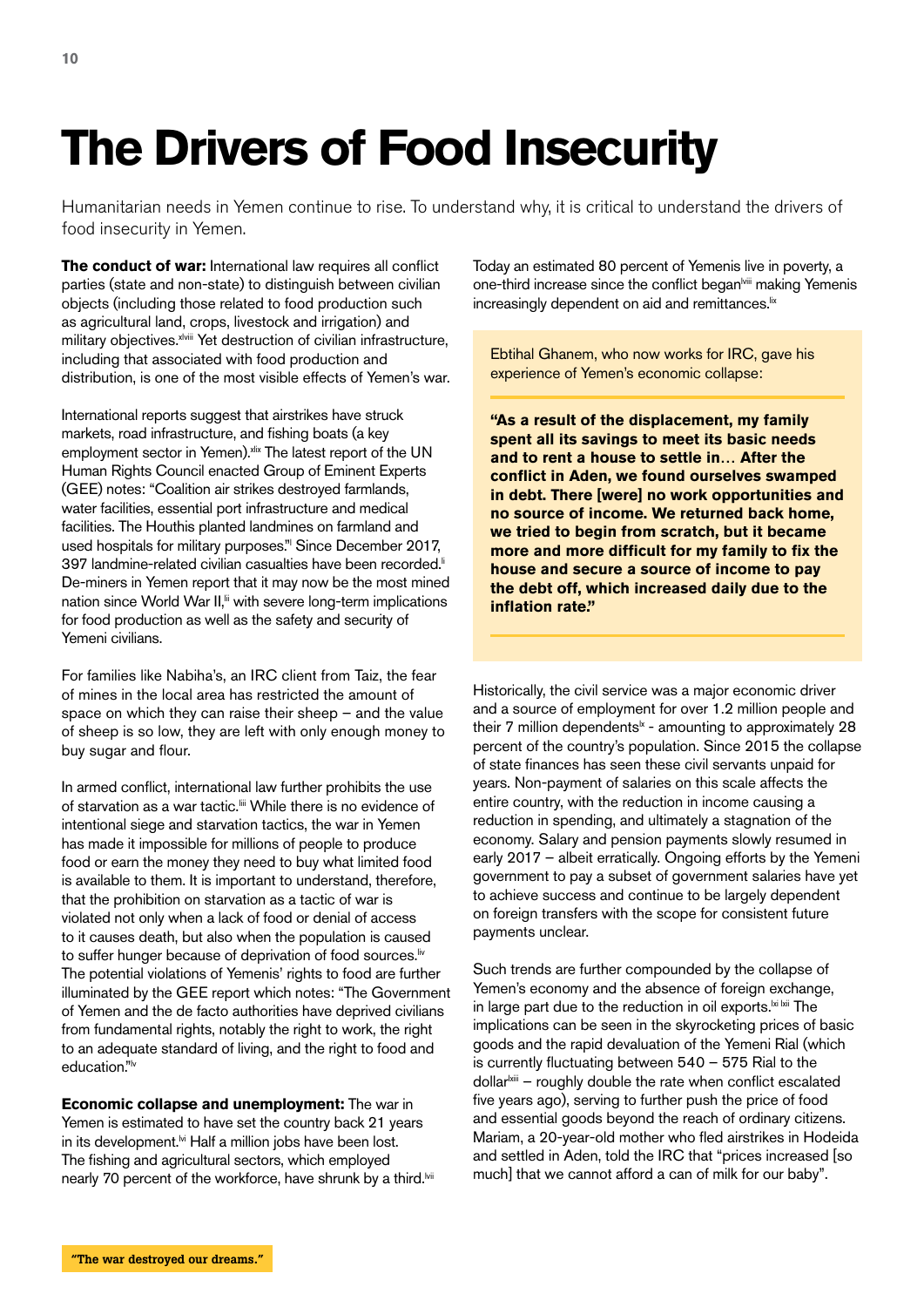Aisha Hassan Abdulaah Al-Waee, 33, screens a displaced child for malnutrition at a makeshift clinic on the outskirts of Aden. *Will Swanson/IRC*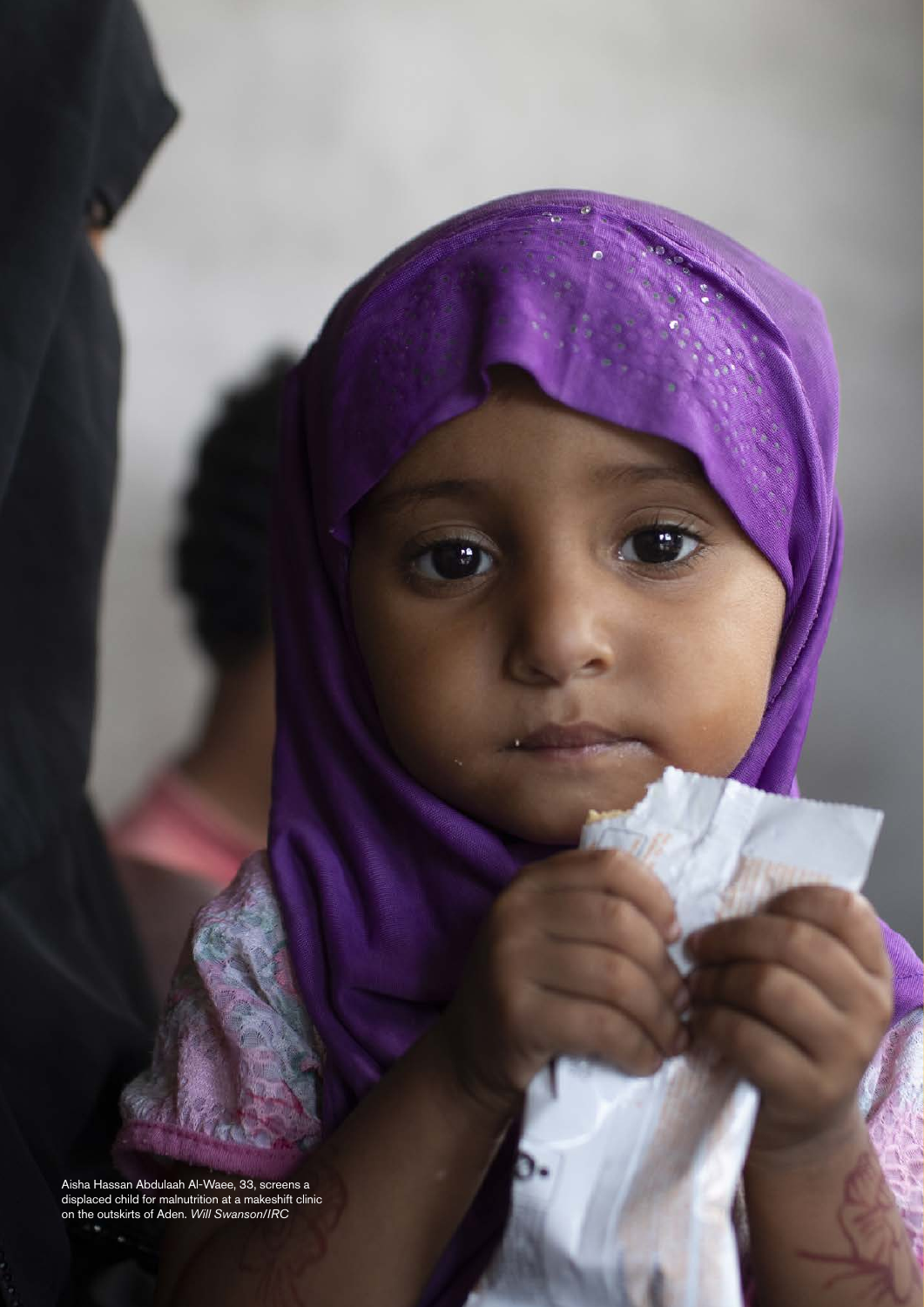**12**

**Restrictions on imports:** Yemen relies on imports for more than 80 percent of its food. Yet, all shipments of food, fuel and other imported items into Yemen are subject to UN or SELC approvals, secondary inspections and arbitrary berthing delays. The net effect of these policies is to reduce the willingness of international shipping companies to transport to Yemen, and slowing down all imports, including humanitarian supplies. While the speed of humanitarian imports into Aden Port has much improved in the second half of this year, previously it could take the IRC up to six months to clear shipments of supplies for health and nutrition programmes, undermining the delivery of essential services to Yemeni civilians.

Since the war began, food and fuel imports have declined. There has been progress in 2019, with fuel imports rising from the first to second quarter of the year.<sup>kiv</sup> In June 2019, fuel imports met 51 percent of national requirements and food imports met 132 percent, with over 350 million mega-tonnes of food imported.<sup>|xvi</sup> But these levels remain unpredictable, as represented by fuel import figures from September, which dropped 40 percent as compared to August to the lowest monthly total since April 2019. Kyii Prior to the October UN Security Council briefing on Yemen the IRG cleared eight ships carrying fuel, bringing October import levels up but still below recent average levels. Ixviii

In addition, the combination of the Internationally Recognised Government's (IRG) efforts to control imports, the policies of the Ansar Allah movement and price manipulation have seen fuel prices in Yemen rise dramatically at the end of 2019. Today, prices are on average 140 percent above pre-crisis levels.<sup>Ixix</sup> In Yemen, fuel is a life line. It is essential to transport food to markets, deliver food aid, and maintain public services including pumped water for drinking and irrigation. In October when fuel prices peaked, the number of people reporting to health facilities dropped by up to 50 percent due to increased travel costs and a reduction in the availability of mobile health teams.<sup>1xx</sup> For families of children affected by malnutrition – especially those in rural areas who cannot reach treatment facilities and rely on mobile units – such disruptions can be a matter of life or death. For the IRC, fuel price rises are most acutely felt in Hodeidah and Sana'a in northern Yemen. It has meant the cost of transporting drugs and medical equipment has risen 25 percent, quotes for supplies must be renegotiated delaying delivery of essential fuel to our frontline health facilities, and programme activities must sometimes be reduced to cover the increased costs.

**Impediments to humanitarian programming:** The lifesaving work of humanitarian actors across Yemen has been continually undermined by the deliberate actions of warring parties. The Humanitarian Response Plan reports that 3 million people are considered "hard to reach" due to bureaucratic impediments on programming.<sup>Ixxi</sup> However, the reality is that many of those in need are not hard to reach, they are made hard to reach. Yemenis are not simply starving – they are being starved, by a byzantine set of conditions

placed on humanitarian operations in the north and south of the country. For instance, it can take months simply to secure the relevant paperwork (called sub-agreements) required to deliver a humanitarian intervention or to transport lifesaving items, including medication. And in the meantime, Yemenis wait.

In August 2019, The Yemen Humanitarian Fund had 39 projects (targeting 2.5 million people) awaiting clearance by either Ansar Allah-affiliated authorities or Government of Yemen, with projects stalled for three months on average.<sup>Ixxii</sup>

Access inside Yemen is further restricted by a complex process of travel permits and insecurity. The GEE notes "All parties to the conflict have violated their obligation to allow and facilitate rapid and unimpeded passage of humanitarian relief for civilians by imposing restrictions on movement of humanitarian personnel and goods into and within Yemen." One critical example of these violations are the Red Sea Mills near Hodeidah. Located close to the front lines, the mills had been inaccessible due to insecurity and political infighting since September 2018. Recent negotiations finally secured humanitarian access to enough grain to feed 3.7 million people for one month – a victory for the humanitarian operation and diplomacy, but not enough to last.

The SELC closure, since August 2016, of Sana'a airport further restricts movement of humanitarian supplies and leaves Aden airport (which is inaccessible to those in the north) as the only reliable international flight route into and out of the country – including for medical evacuations.

Recent announcements that Sana'a airport will be re-opened for evacuation of medical patients in need of life-saving assistance<sup>lxxiii</sup> are welcome, however, ultimately it is critical that all humanitarian and commercial flights are allowed.



**Above:** Aisha Hassan Abdulaah Al-Waee, 33, screens a displaced child for malnutrition at a makeshift clinic in an area populated by people displaced by conflict on the outskirts of Aden, Yemen. *Will Swanson/IRC*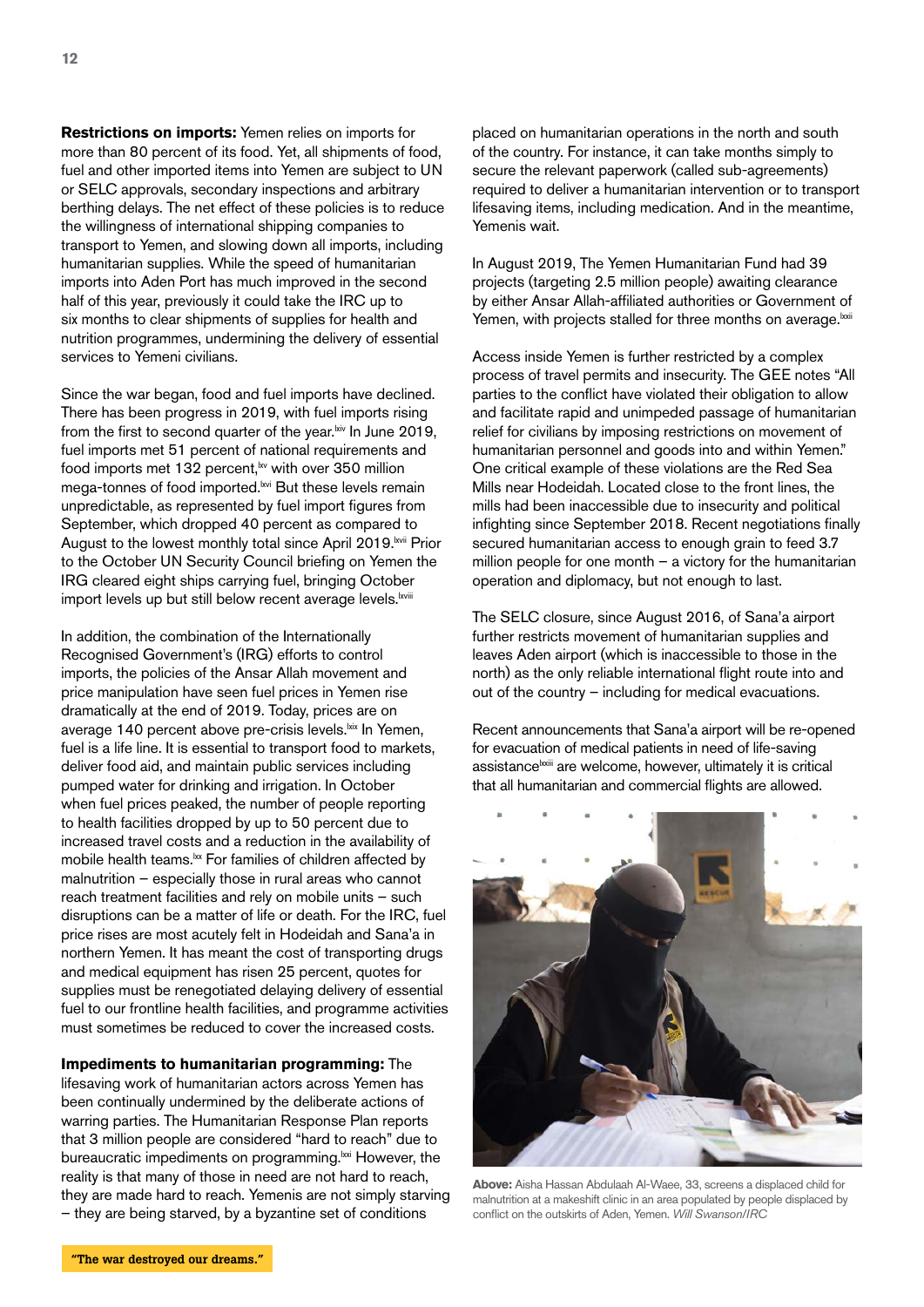# **Diplomacy Left Lacking**

This report has demonstrated that the conflict and stalled peace process in Yemen have created conditions that continue to drive humanitarian needs. Aid has saved lives, and in 2019 averted the worst outcome of the food security crisis. The Stockholm Agreement prevented further massive humanitarian suffering in the city of Hodeidah and allowed at least 10,000 of the city's displaced population to return home, but the agreement remains a localised effort. It is now incumbent on the warring parties and their international partners to ensure that signs of progress form a solid base on which to build Yemen's peace. Yet thus far, despite the strong work of the UN Special Envoy to Yemen, Martin Griffiths, and his team, the international resolve needed to end the fighting and impunity for violations of international law in Yemen has been insufficient.

Since Foreign Secretary Jeremy Hunt's participation at the Stockholm talks<sup>lxxiv</sup> and his visit to Aden,<sup>lxxv</sup> senior UK engagement on the crisis has been absent: distracted by Brexit precisely at a time when the Government could be demonstrating its foreign policy influence outside the European Union. In the US, President Trump's decision to veto a bipartisan resolution that would have ended US military support for the war demonstrated yet again that the administration remains unwilling to pressure the Saudis or Emiratis in public or hold them to account for their international law violations – pressure that is necessary to catalyse a move to the negotiating table. The UN Security Council, in which the UK is the lead member state on Yemen, has similarly failed to establish a framework for peace. Security Council Resolution 2216 acts more as an impediment to peace than a facilitator, by legitimising the SELC's engagement in the war and laying down unrealistic preconditions for negotiations.

This report has also recognised that the conduct of the war has contributed to human suffering. The GEE reports "reasonable grounds" to believe that the SELC and Ansar Allah may be responsible for violations of international humanitarian law in relation to air and artillery strikes.<sup>Ixxvi</sup> Yet accountability for these potential crimes, or in fact condemnation of them, has been inadequate.

To date, no member state has been willing to invite the GEE to present its findings to the UN Security Council. Furthermore, the international response to violations has lacked the balance needed to encourage meaningful dialogue. For example, in September 2018 following the death of 400 civilians in one month including 40 children on a school bus, the UK expressed "deep concern" over the SELC mass casualty incidents, but officially condemned Ansar Allah attacks on Saudia Arabian infrastructure, specifically highlighting the lack of regard shown for civilian life.<sup>Ixxvii</sup> The UN Security Council has followed a similar line, rightly condemning Ansar Allah attacks on Saudi Arabia,

but only calling in general terms on parties to comply with their obligations under international humanitarian law, failing to single out the violations by the SELC.<sup>3</sup> Similar trends are evident in the positioning of the US Government.

Finally, the confidence shown by the International community in the Saudi *Joint Incident Assessment Team* (JIAT) as the primary mechanism for investigation of mass casualty incidents contrasts starkly with the findings of the GEE and Human Rights Watch, who highlight the lack of independence, impartiality, transparency, and detail in JIAT investigations, bxxviii, lxxix undermining the scope for real accountability.



**Above:** Adeeyah Abdo Alwan, 39, with here daughter Salaman outside her temporary home in the suburb of Enma in Aden, Yemen. *Will Swanson/IRC*

<sup>3</sup> The March 2018 Presidential Statement from the UNSC provides one such example: http://www.securitycouncilreport.org/atf/cf/%7B65BFCF9B-6D27-4E9C-8CD3-CF6E4FF96FF9%7D/s\_prst\_2018\_5.pdf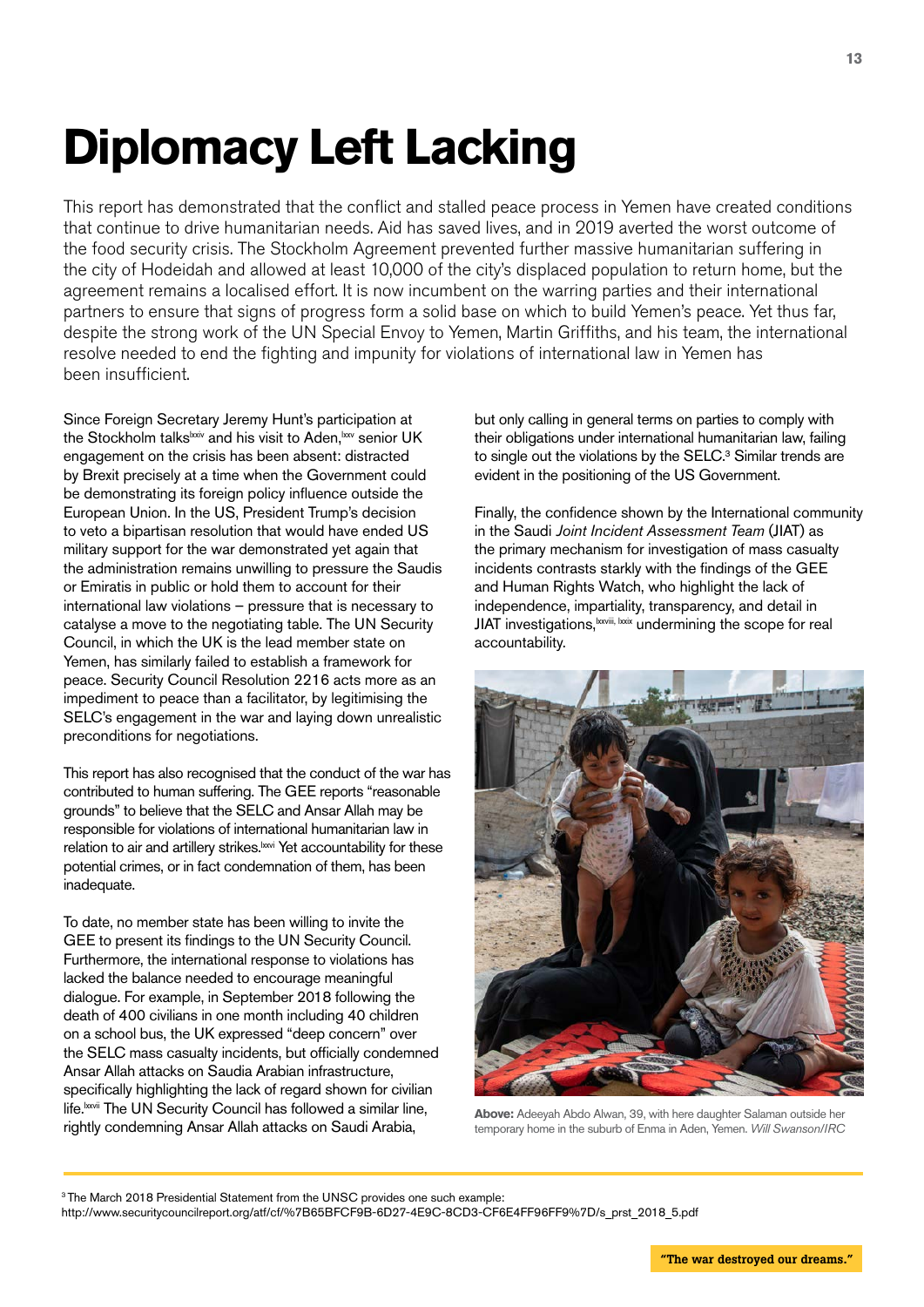### **Recommendations**



**Above:** Noor Hussien Belal, 20, from Shabwa in Yemen with her family in their home in Al Dhale'e, Al Dhale'e Governorate, Yemen. *Will Swanson/IRC*

To end the suffering of innocent Yemeni civilians the warring parties and the international community should adopt actions to address the political, economic and humanitarian dimensions of this crisis.

**International supporters of the warring parties, including the US, UK and France should use all diplomatic tools to incentivise and/or pressure the parties to focus their diplomatic efforts on an immediate nationwide ceasefire and a return to inclusive, meaningful peace talks.**

Inclusive peace talks with all of the war's primary military and political actors should be restarted and consistently supported through robust public and private diplomacy, applying all means of influence, including suspension of arms sales as well as steps that may incur reputational costs, such as ensuring Yemen is discussed in planning for the Saudi hosted G20 meeting in 2020. It was intensive, international diplomacy – not least public pressure and strong Congressional interest in the US and in the UK Parliament – that catalysed recent political developments. And sustained diplomacy is necessary to build on the fragile momentum in Yemen. To ensure that talks are truly inclusive, the UN Special Envoy to Yemen, Martin Griffiths, must also ensure that women's organisations are at the peace talks and that their views are meaningfully represented and considered.

#### **Permanent and elected members of the UN Security Council, particularly the UK as the UNSC "penholder" for Yemen, should reinforce the efforts of the UN Special Envoy and use all opportunities to call for peace.**

When appropriate the UK should take the lead in driving forward the adoption of a new UN Security Council resolution on Yemen that reflects the current realities on the ground, resolves the weaknesses of resolution 2216 and establishes mutual accountabilities for all warring parties to deliver and maintain peace. In the meantime, Council members should use all opportunities, including Council briefings, to call for a nationwide ceasefire and for the removal of impediments to humanitarian assistance. Finally, the Council should take steps to ensure warring parties comply with all existing relevant resolutions – including UNSCR 2417 which was unanimously passed in 2018 and condemns the starving of civilians as a method of warfare as well as the unlawful denial of humanitarian access to civilian populations.<sup>Ixxx</sup>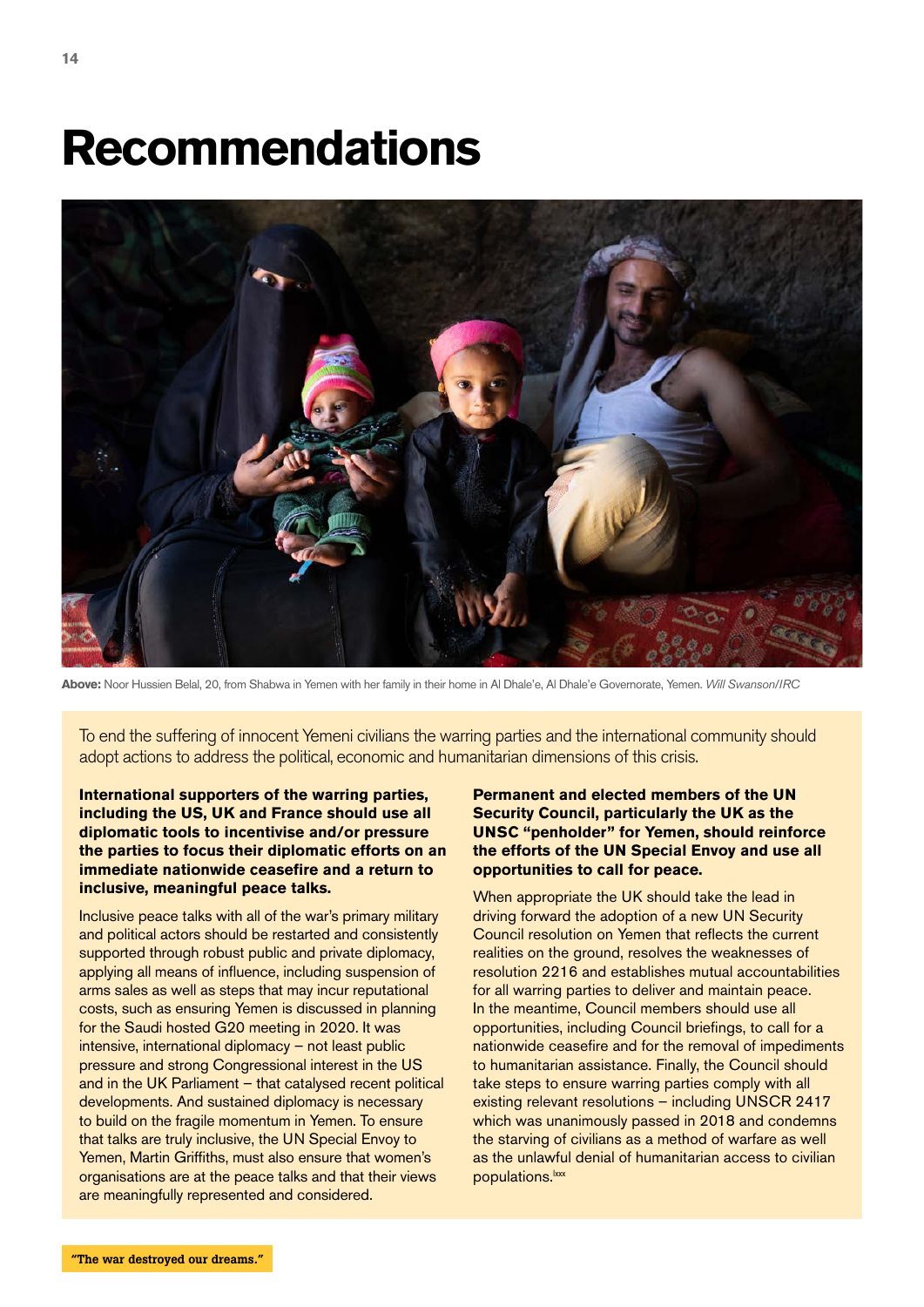#### **Recommendations (continued):**

#### **International donors should maintain pressure on the Ansar Allah authorities and the Internationally Recognised Government to lift all humanitarian access restrictions and ensure all air and seaports are open and fully functional.**

Donor pressure has proved successful in addressing some impediments to assistance delivery in north and south Yemen with lifesaving implications. Continued engagement is vital to ensure that all seaports and Sana'a airport are opened and fully operational for humanitarian and commercial traffic and to reduce bureaucratic impediments to the delivery of humanitarian assistance through the formalisation of (and adherence to) clear standardised procedures in line with humanitarian principles.

#### **In 2020 and moving forward, international donors including those from the Gulf, should maintain funding levels, deliver on their funding commitments in a timely manner, and continue to channel their contributions through the UN appeal.**

All donors should fulfil pledges made to the Yemen Humanitarian Response early in the year as non-earmarked grants to allow for strategic response planning, and channel their funding through the needs based UN-led Humanitarian Response Plan. In light of donor funding trends, international partners should be prepared to expand financing should pledges from Gulf donors decrease. Humanitarian donors, the UN, and NGOs, should also increase the priority given to women and girls' needs. For example the GBV subcluster and UNFPA's Yemen Humanitarian Response Plans should be fully funded. In the lead up to the Nutrition for Growth 2020 Summit, donors should make bold financial commitments to expand access to acute malnutrition treatment in Yemen.

#### **The Internationally Recognised Government, Ansar Allah and international donors, should take steps to address Yemen's economic collapse and support Yemen's future recovery.**

The IRG should commit to the payment of salaries of all civil servants responsible for the delivery of essential services. Ansar Allah should commit to contributing revenue to support such payments. International donors and International Finance Institutions should also provide technical support to Yemen's banking sector and provide regular injections of foreign exchange at a scale that will keep exchange rates stable, help return food and other commodity prices to more affordable levels and kickstart the country's flagging economy. Such efforts should be combined with intensive international dialogue to begin to frame a financing and capacity support strategy for the reconstruction of Yemen and revival of state institutions, to deliver a much-needed peace dividend.

#### **All warring parties, and the international community, should make a clear commitment to the protection of international law, and pursuing accountability for violations of it.**

All warring parties should make a public declaration to respect international humanitarian law and commit to independent investigation into breaches of it, including full, published investigations of attacks that kill civilians or destroy civilian infrastructure. The GEE remains the only accountability mechanism for Yemen. UN member states should: explore opportunities to expand the mandate for the GEE, including a focus on accountability, evidence preservation, public reporting, and expertise on gender and children; pressure Saudi Arabia to grant the GEE access to Yemen; and invite the GEE members to present the findings of their latest report during a formal session of the UN Security Council.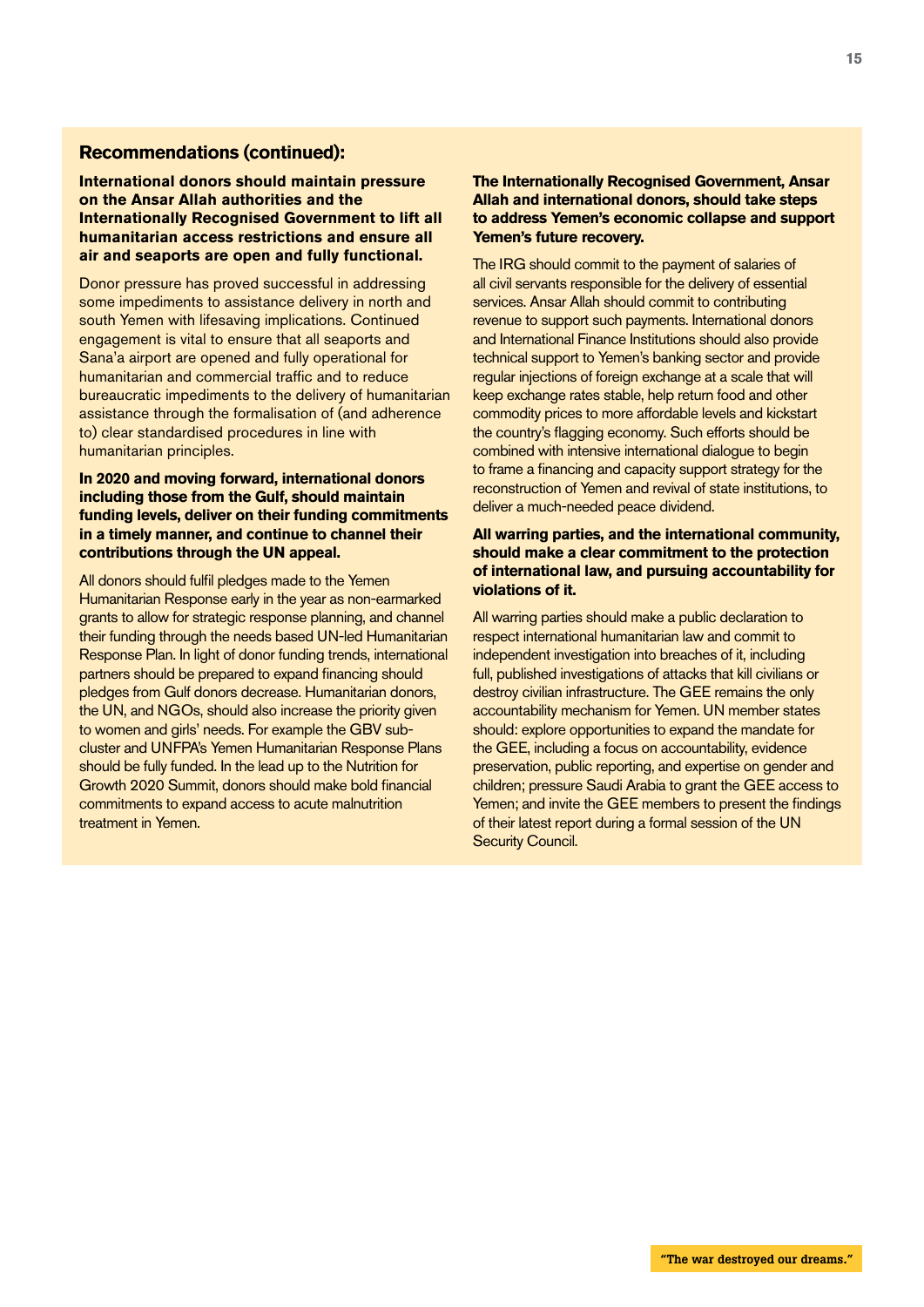Yemeni children displaced by conflict play in a school they live in at the village of El Faf, Adhale Governorate. *Will Swanson/IRC*

**AD**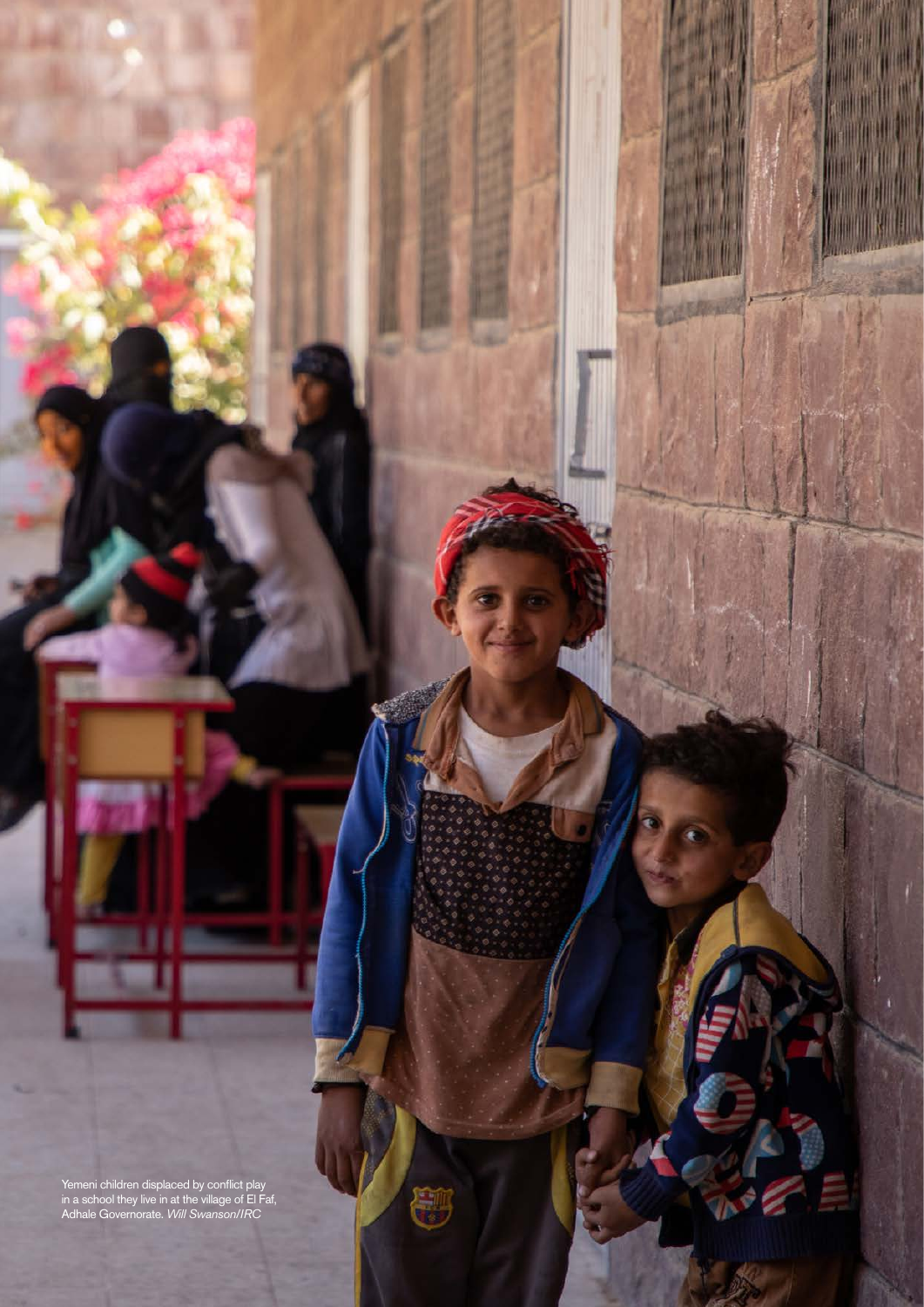### **References**

- **i.** USAID (2019) Yemen: Food Assistance Fact Sheet March 15, 2019 https://reliefweb.int/report/yemen/yemenfood-assistance-fact-sheet-march-15-2019, retrieved, 3rd October 2019.
- **ii.** UNDP (2019) Assessing the impact of war on development in Yemen http://www.arabstates.undp.org/content/rbas/en/ home/library/crisis-response0/assessing-the-impact-of-waron-development-in-yemen-.html, retrieved 22nd October 2019.
- **iii.** Department of Nutrition and Program in International and Community Nutrition (2011) Long-term consequences of stunting in early life. https://www.ncbi.nlm.nih.gov/ pubmed/21929633, retrieved 3rd October 2019.
- **iv.** FEWS NET (2019) Large-scale assistance needs and risk of Famine (IPC Phase 5) likely to persist as war nears five years https://fews.net/east-africa/yemen/food-security-outlook/ october-2019 FEWS NET Report, retrieved 1st November 2019.
- **v.** ECHO Trying to turn the tide on malnutrition in Yemen https:// ec.europa.eu/echo/blog/trying-turn-tide-malnutrition-yemen\_en
- **vi.** UNHCR (2019) The Yemen Crisis https://www.unrefugees. org/emergencies/yemen/, retrieved 1st November 2019.
- **vii.** IOM (2019) IOM Twitter https://twitter.com/IOM\_Yemen/ status/1172047218712436736, retrieved 1st November 2019.
- **viii.** New York Times (2019) Hard-Liners in Iran See No Drawback to Bellicose Strategy https://www.nytimes.com/2019/09/17/ world/middleeast/iran-saudi-arabia-oil-attack.html, retrieved 28th September 2019.
- **ix.** The Guardian (2019) 'Nobody can stop it': Saudi oil attack signals an escalating crisis https://www.theguardian.com/ world/2019/sep/16/saudi-arabia-iran-latest-tensions-oilattack, retrieved 18th September 2019.
- **x.** International Crisis Group (2017) Yemen's al-Qaeda: Expanding the Base https://www.crisisgroup.org/middle-east-northafrica/gulf-and-arabian-peninsula/yemen/174-yemen-s-alqaeda-expanding-base, retrieved 7th October 2019.
- **xi.** BBC (2019) Yemen war: Has anything been achieved? https:// www.bbc.co.uk/news/world-middle-east-49179146 retrieved 30th August 2019.
- **xii.** The Independent (2016) Video footage shows moment air strike hits funeral in Yemen https://www.independent.co.uk/news/ world/middle-east/double-tap-air-strike-yemen-funeral-saudicoalition-video-a7353206.html, retrieved 9th October 2019.
- **xiii.** Al Jazeera (2018) Saudi-UAE coalition admits Yemen school bus attack 'unjustified' https://www.aljazeera.com/ news/2018/09/saudi-uae-coalition-admits-yemen-schoolbus-bombing-unjustified-180901141048148.html, retrieved 9th October 2019.
- **xiv.** The Defense Post (2019) Seven killed in Yemen market bombing blamed on Houthi rebels https://thedefensepost. com/2019/01/29/yemen-mokha-market-bombing-houthis/, retrieved 9th October 2019.
- **xv.** Al Jazeera (2019) US calls for probe into Yemen hospital bombing https://www.aljazeera.com/news/2019/03/callsprobe-yemen-hospital-bombing-190329064300346.html, retrieved 9th October 2019.
- **xvi.** The Guardian (2019) The human cost of Yemen war laid bare as death toll nears 100,000 https://www.theguardian.com/ global-development/2019/jun/20/human-cost-of-yemenwar-laid-bare-as-civilian-death-toll-put-at-100000, retrieved 8th October 2019.
- **xvii.** Insecurity Insight (2019) Security in Numbers Database: Aid Worker KKA (Killed, Kidnapped or Arrested) https://data. humdata.org/dataset/sind-aid-worker-kka-dataset, retrieved 30th September 2019.
- **xviii.** Civilian Impact Monitoring Project (2018) Civilian Impact Monitoring Report August-October 2018 https://reliefweb.int/ sites/reliefweb.int/files/resources/civilian\_impact\_monitoring report august - october 2018.pdf, retrieved 10th October 2019.
- **xix.** Armed Conflict Location & Event Data Project (ACLED); https://www.acleddata.com. Direct percentage comparison of 5 months of total fatalities recorded in ACLED's publicly available database before Stockholm Agreement (July – December 2019) to 5 months after Stockholm Agreement (January – May 2019).
- **xx.** Nissenbaum, Dion (2019) Saudi Arabia Agrees to Partial Cease-Fire in War-Shattered Yemen https://www.wsj.com/ articles/saudi-arabia-agrees-partial-cease-fire-in-warshattered-yemen-11569580029, retrieved 28th October 2019.
- **xxi.** Al Jazeera (2019) Yemen's Houthis say will stop all attacks on Saudi Arabia https://www.aljazeera.com/news/2019/09/ houthis-stop-attacks-saudi-arabia-190920183802126.html, retrieved 20th October 2019.
- **xxii.** Al Jazeera (2019) Houthis announce release of hundreds of prisoners https://www.aljazeera.com/news/2019/09/ houthis-announce-release-350-prisoners-almasirahtv-190930083854096.html, retrieved 20th October 2019.
- **xxiii.** Dawn (2019) Riyadh in talks with Iran-backed Houthi rebels, says Saudi officialhttps://www.dawn.com/news/1515415, retrieved 10th November 2019.
- **xxiv.** Yemen Data Project (2019) Saudi Coalition Bombings at Record Low https://mailchi.mp/ab780345d5c3/ november2019-yemen-data-project-update-589663?e=d03d99b5f9, retrieved 11th November 2019.
- **xxv.** Sameer Salama (2019) 'UAE seeks no confrontation with Iran, but can't accept its regional policy' https://gulfnews.com/uae/ uae-seeks-no-confrontation-with-iran-but-cant-accept-itsregional-policy-1.67732913, retrieved 11th November.
- **xxvi.** OCHA (2018) Humanitarian Needs Overview https:// reliefweb.int/sites/reliefweb.int/files/resources/2019\_Yemen\_ HNO\_FINAL.pdf, retrieved 4th October 2019.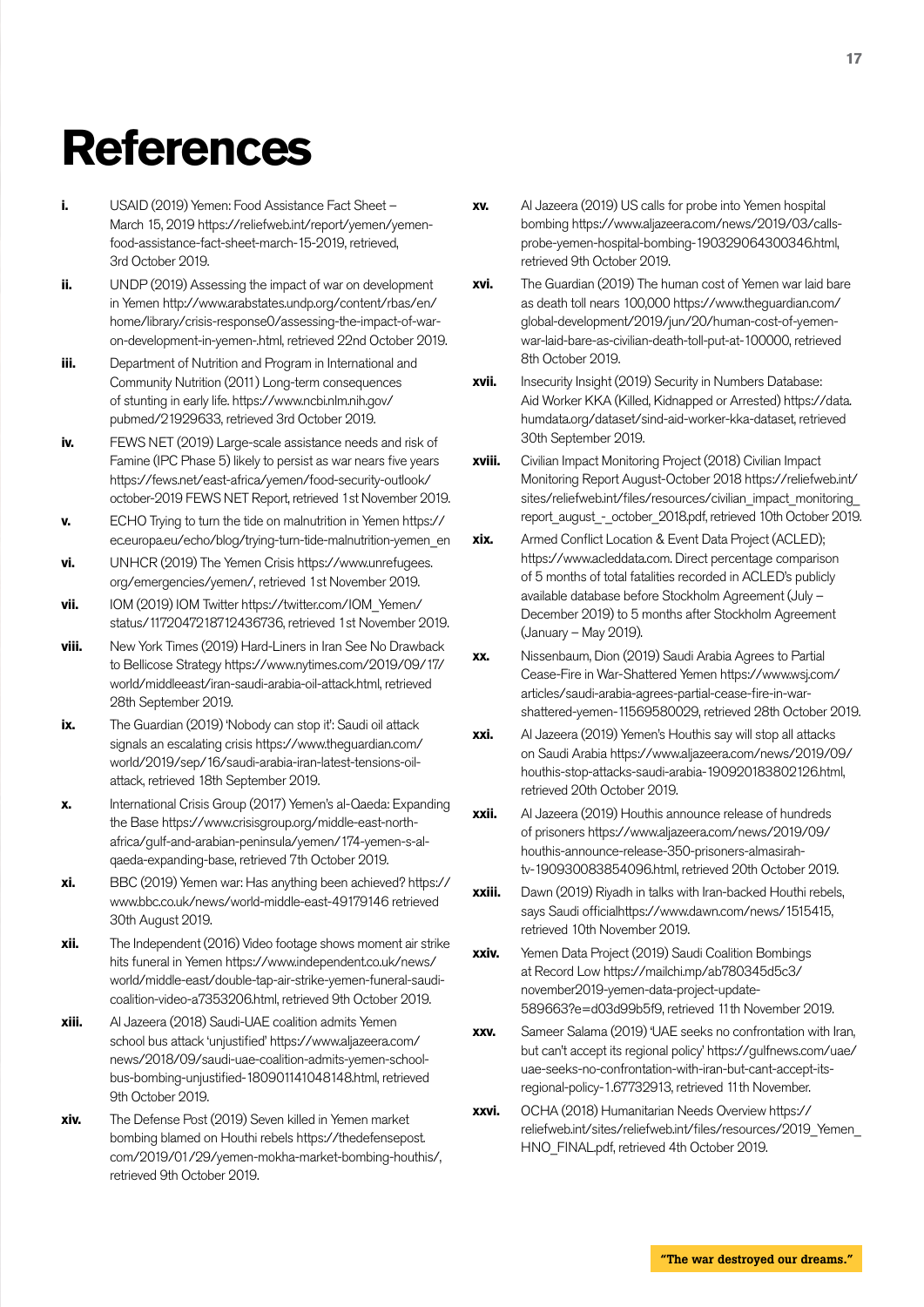- **xxvii.** WHO (2018) WHO enhances access to basic healthcare in Yemen http://www.emro.who.int/yem/yemen-news/whoenhances-access-to-basic-health-care-in-yemen.html retrieved 8th December 2019.
- **xxviii.** Al Araby (2019) Beyond the war: the deep roots of Yemen's economic crisis https://www.alaraby.co.uk/english/ indepth/2019/2/8/the-deep-roots-of-yemens-economiccrisis retrieved 4th November 2019.
- **xxix.** UNICEF (2015) Yemen Humanitarian Situation Report https:// reliefweb.int/sites/reliefweb.int/files/resources/UNICEF%20 Yemen%20Crisis%20Humanitarian%20SitRep%2023Sep-1Oct%202015.pdf, retrieved 5th October 2019.
- **xxx.** UNDP (2019) Assessing the impact of war on development in Yemen http://www.arabstates.undp.org/content/rbas/en/ home/library/crisis-response0/assessing-the-impact-of-waron-development-in-yemen-.html, retrieved 22nd October 2019.
- **xxxi.** World Food Programme (2018) Yemen Market Watch Report https://reliefweb.int/sites/reliefweb.int/files/resources/WFP-0000100142.pdf, retrieved 14th November 2019.
- **xxxii.** World Food Programme (2019) Yemen Emergency https://www.wfp.org/emergencies/yemen-emergency, retrieved 14th November 2019.
- **xxxiii.** World Food Programme (2019) Yemen Emergency https://www.wfp.org/emergencies/yemen-emergency, retrieved 14th November 2019.
- **xxxiv.** IPC (2018) Yemen: Acute Food Insecurity Situation December 2018 – January 2019 http://www.ipcinfo.org/ipc-countryanalysis/details-map/en/c/1151858, retrieved 25th September 2019.
- **xxxv.** IPC (2019) Yemen: Acute Food Insecurity Situation December 2018 – January 2019 http://www.ipcinfo.org/ipc-countryanalysis/details-map/en/c/1151858/, retrieved 25th September 2019.
- **xxxvi.** FEWS NET (2019) Large-scale assistance needs and risk of Famine (IPC Phase 5) likely to persist as war nears five years https://fews.net/east-africa/yemen/food-security-outlook/ october-2019 FEWS NET Report, retrieved 1st November 2019.
- **xxxvii.** FEWS NET (2019) Conflict in Hajjah, Al Hudaydah, and Aden increases humanitarian access constraints https://fews.net/ east-africa/yemen/key-message-update/september-2019, retrieved 30th October 2019.
- **xxxviii.** FEWS NET (2019) Large-scale assistance needs and risk of Famine (IPC Phase 5) likely to persist as war nears five years https://fews.net/east-africa/yemen/food-security-outlook/ october-2019 FEWS NET Report, retrieved 1st November 2019.
- **xxxix.** CARE International (2018) Almost four years of conflict has led to declaration of catastrophic food security conditions in Yemen https://www.care-international.org/news/pressreleases/almost-four-years-of-conflict-has-led-to-declarationof-catastrophic-food-security-conditions-in-yemen, retrieved 9th October 2019.
- **xl.** UNOCHA (2018) Yemen Humanitarian Needs Overview https://www.unocha.org/sites/unocha/files/dms/yemen\_ humanitarian\_needs\_overview\_hno\_2018\_20171204.pdf, retrieved 14th November 2018.
- **xli.** UNSC (2018) Report of the Secretary-General on conflict related sexual violence https://reliefweb.int/sites/reliefweb.int/ files/ resources/N1808325-1.pdf, retrieved 14th November 2018.
- **xlii.** UNOCHA (2017) Yemen: A child under the age of five dies every 10 minutes of preventable causes https://www.unocha. org/es/story/yemen-child-under-age-five-dies-every-10 minutes-preventable-causes-un-humanitarian-chief retrieved 28th October 2019.
- **xliii.** Forthcoming IRC publication.
- **xliv.** UNICEF (2017) After Years of Civil War, Child Marriage Is on the Rise in Yemen https://www.unicefusa.org/stories/afteryears-civil-war-child-marriage-rise-yemen/33762, retrieved 27th October 2019.
- **xlv.** UNICEF (2017) After Years of Civil War, Child Marriage Is on the Rise in Yemen https://www.unicefusa.org/stories/afteryears-civil-war-child-marriage-rise-yemen/33762, retrieved 27th October 2019.
- **xlvi.** Girls Not Brides https://www.girlsnotbrides.org/themes/ health/, retrieved 14th October 2019.
- **xlvii.** UNFPA (2019) Life-saving services at risk as humanitarian funding dries up in Yemen https://www.unfpa.org/news/ life-saving-services-risk-humanitarian-funding-dries-yemen, retrieved 15th October 2019.
- **xlviii.** United Nations International Humanitarian Law Protocol II, Art. 13(1).
- **xlix.** The New Yorker (2018) Is intentional starvation the future of war? https://www.newyorker.com/news/news-desk/isyemen-intentional-starvation-the-future-of-war, retrieved 20th October 2019.
- **l.** OHCHR Group of Eminent Experts (2018) Situation of human rights in Yemen, including violations and abuses since September 2014 https://www.ohchr.org/EN/HRBodies/HRC/ YemenGEE/Pages/Index.aspx, retrieved 27th October 2019.
- **li.** Civilian Impact Monitoring Project (CIMP) (2019) Total Civilian Casualties by Type of Armed Violence https:// civilianimpactmonitoring.org/index.html retrieved 20th November 2019
- **lii.** AP News (2018) Land mines will be hidden killer in Yemen decades after war https://www.apnews.com/ bce0a80324d040f09843ceb3e4e45c1e, retrieved 25th October 2019.
- **liii.** United Nations International Humanitarian Law Protocol I, Art. 54 (1); Protocol II, Art. 14.
- **liv.** Pejic, Jelena (2001) The right to food in situations of armed conflict: The legal framework https://www.icrc.org/ en/doc/assets/files/other/irrc-844-pejic.pdf, retrieved 30th October 2019.
- **lv.** OHCHR Group of Eminent Experts (2018) Situation of human rights in Yemen, including violations and abuses since September 2014 https://www.ohchr.org/EN/HRBodies/HRC/ YemenGEE/Pages/Index.aspx, retrieved 27th October 2019.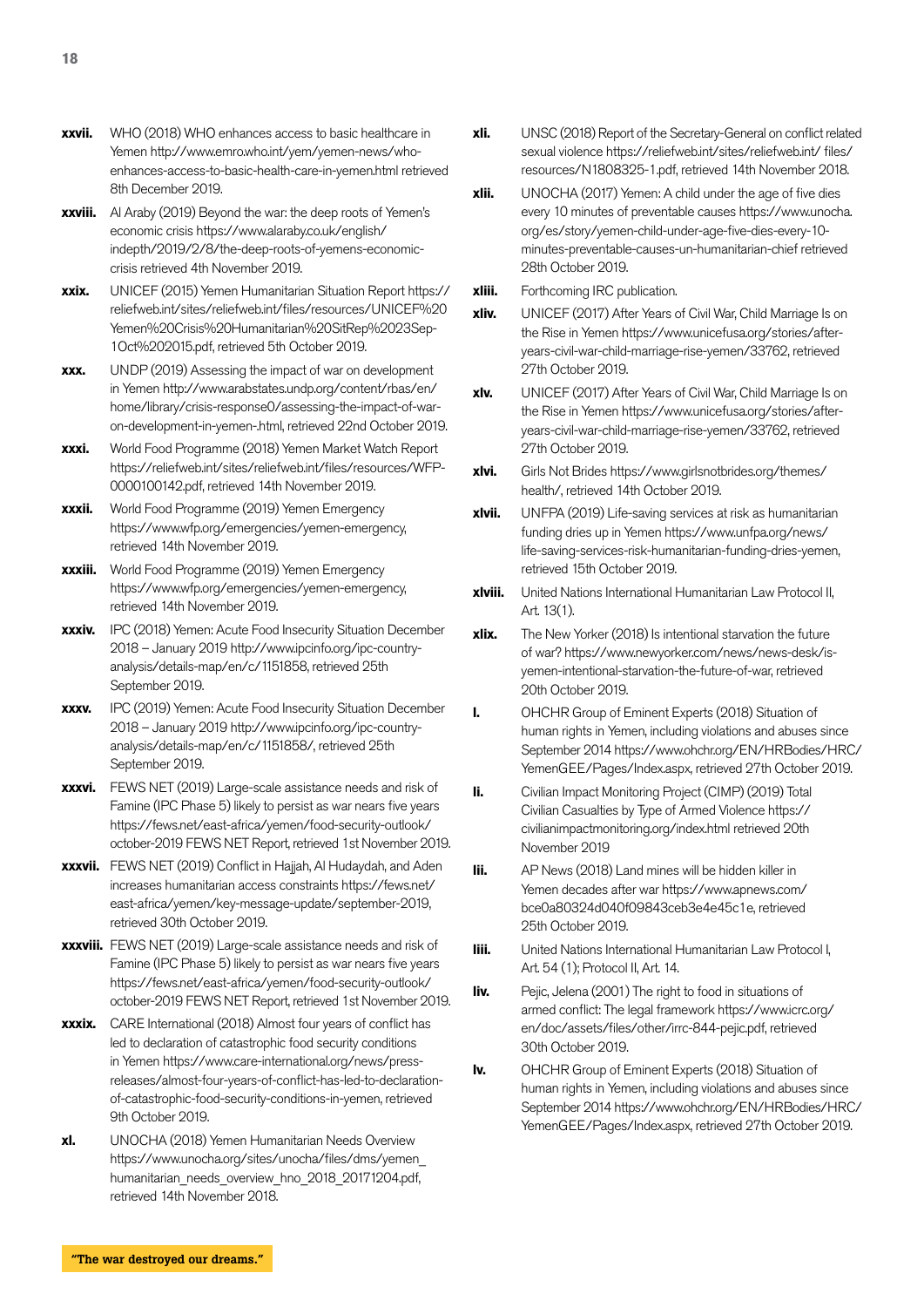- **lvi.** UNDP (2019) Assessing the Impact of the War on Development in Yemen https://www.undp.org/content/undp/ en/home/news-centre/news/2019/Prolonged\_conflict\_ would\_make\_Yemen\_poorest\_country\_in\_world\_UNDP.html, retrieved 27th October 2019.
- **lvii.** UNOCHA (2019) Humanitarian Response Plan January December 2019 https://reliefweb.int/sites/reliefweb.int/ files/resources/2019\_Yemen\_HRP\_V21.pdf, retrieved 22nd October 2019.
- **lviii.** World Bank (2019) Macro Poverty Outlook http://pubdocs. worldbank.org/en/365711553672401737/Yemen-MEU-April-2019-Eng.pdf 4th November 2019.
- **lix.** UNOCHA (2019) Humanitarian Response Plan January December 2019 https://reliefweb.int/sites/reliefweb.int/ files/resources/2019\_Yemen\_HRP\_V21.pdf, retrieved 22nd October 2019.
- **lx.** Government of Yemen (2017) Situation Report: Yemen's Public Salary Disbursement Efforts http://www.yemenembassy.org/ wp-content/uploads/2017/03/ salaries-Paper-1.pdf, retrieved 19th October 2019.
- **lxi.** Al-Muslimi, Farea and Rageh, Mansour (2015) Yemen's economic collapse and impending famine: The necessary immediate steps to avoid worst-case scenarios http:// sanaacenter.org/files/yemens\_economic\_collapse\_and\_ impending\_famine\_en.pdf
- **lxii.** Trading Economics (2019) Yemen Crude Oil Production https://tradingeconomics.com/yemen/crude-oil-production, retrieved 2nd November 2019.
- **lxiii.** UNOCHA (2019) Mark Lowcock, Briefing to the Security Council on the humanitarian situation in Yemen https:// reliefweb.int/sites/reliefweb.int/files/resources/20191017\_ USG\_Statement%20to%20Security%20Council%20on%20 Yemen AsDelivered.pdf, retrieved 2nd November.
- **lxiv.** UNOCHA (2019) Yemen Commodity Tracker https:// reliefweb.int/sites/reliefweb.int/files/resources/20190723\_ OCHA%20Yemen%20Commodity%20Tracker\_Q2%202019. pdf, retrieved, 2nd November 2019.
- **lxv.** UNOCHA (2019) Yemen Commodity Tracker https:// reliefweb.int/sites/reliefweb.int/files/resources/20190723\_ OCHA%20Yemen%20Commodity%20Tracker\_Q2%202019. pdf retrieved, 2nd November 2019.
- **lxvi.** FEWS NET (2019) Large-scale assistance needs and risk of Famine (IPC Phase 5) likely to persist as war nears five years https://fews.net/east-africa/yemen/food-security-outlook/ october-2019, retrieved 1st November 2019.
- **lxvii.** WFP (2018) YEMEN Market Watch Report https://reliefweb. int/sites/reliefweb.int/files/resources/WFP-0000074046.pdf, retrieved 30th October 2019.
- **lxviii.** FEWS NET (2019) Large-scale assistance needs and risk of Famine (IPC Phase 5) likely to persist as war nears five years https://fews.net/east-africa/yemen/food-security-outlook/ october-2019, retrieved 1st November 2019.
- **lxix.** FEWS NET (2019) Large-scale assistance needs and risk of Famine (IPC Phase 5) likely to persist as war nears five years https://fews.net/east-africa/yemen/food-security-outlook/ october-2019, retrieved 1st November 2019.
- **lxx.** Sana'a center for Strategic Studies (2018) The Yemen Review https://sanaacenter.org/publications/the-yemenreview/6620, retrieved 28th October 2019.
- **lxxi.** UNOCHA (2019) Humanitarian Response Plan January December 2019 https://reliefweb.int/sites/reliefweb.int/ files/resources/2019\_Yemen\_HRP\_V21.pdf, retrieved 22nd October 2019.
- **lxxii.** UNOCHA (2019) Briefing to the Security Council on the humanitarian situation in Yemen https://reliefweb.int/report/ yemen/assistant-secretary-general-humanitarian-affairs-anddeputy-emergency-relief-1, retrieved November 1st 2019.
- **lxxiii.** France 24 (2019) Saudi-led coalition says to free 200 Yemen rebels amid peace push https://www.france24.com/ en/20191126-saudi-led-coalition-says-to-free-200-yemenrebels-amid-peace-push-1, retrieved 28th November 2019.
- **lxxiv.** The National (2018) British foreign secretary to meet both sides at Yemen talks in Stockholm https://www.thenational.ae/world/ mena/british-foreign-secretary-to-meet-both-sides-at-yementalks-in-stockholm-1.802251, retrieved 4th November 2019.
- **lxxv.** GOV.UK (2019) Press release: Foreign Secretary visits Yemen to bolster support for UN peace process https://www.gov.uk/ government/news/foreign-secretary-visits-yemen-to-bolstersupport-for-un-peace-process, retrieved 7th November 2019.
- **lxxvi.** OHCHR Group of Eminent Experts (2018) Situation of human rights in Yemen, including violations and abuses since September 2014 https://www.ohchr.org/EN/HRBodies/HRC/ YemenGEE/Pages/Index.aspx, retrieved 27th October 2019.
- **lxxvii.** GOV.UK (2018) Press release: UK government response to loss of life in Yemen in August 2018 https://www.gov.uk/ government/news/uk-government-response-to-recent-lossof-life-in-yemen, retrieved 30th October 2019.
- **lxxviii.** OHCHR Group of Eminent Experts (2018) Situation of human rights in Yemen, including violations and abuses since September 2014 https://www.ohchr.org/EN/HRBodies/HRC/ YemenGEE/Pages/Index.aspx, retrieved 27th October 2019.
- **lxxix.** Human Rights Watch (2018) Hiding Behind the Coalition: Failure to Credibly Investigate and Provide Redress for Unlawful Attacks in Yemen https://www.hrw.org/report/2018/08/24/ hiding-behind-coalition/failure-credibly-investigate-and-provideredress-unlawful, retrieved 10th November 2019.
- **lxxx.** UN Security Council Press Release (2018) Adopting Resolution 2147, https://www.un.org/press/en/2018/ sc13354.doc.htm, retrieved 18th October 2019.